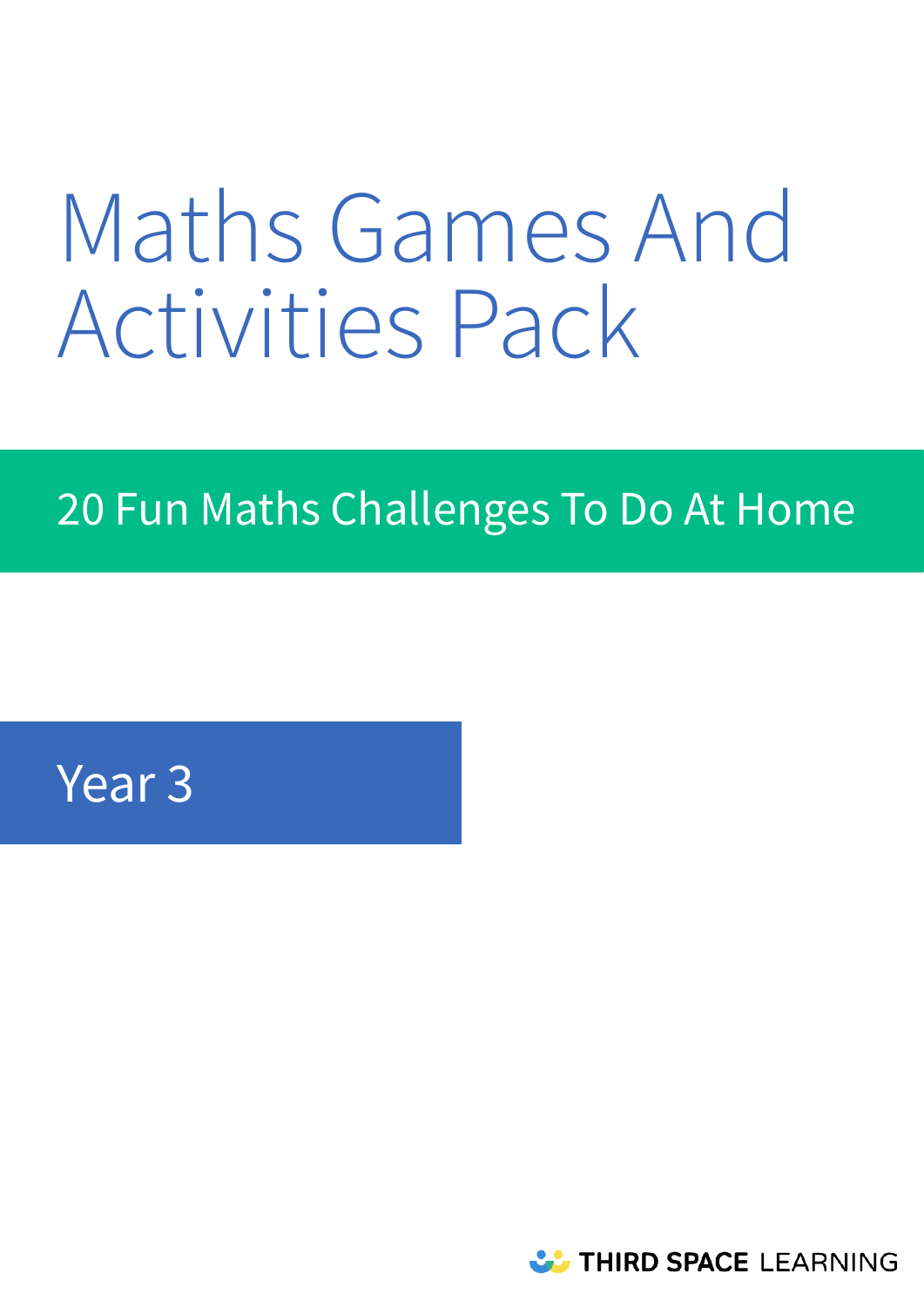# Note to Parents and Carers

Your child works hard during school and we know they deserve some rest and relaxation when they're at home. BUT… this pack is here to help you with some ideas of how to bring maths into your home in a fun way. The challenges are not intended to be too much like 'work'. They should provide just a bit of a mathematical focus every now and then.

The activities are separated into individual activities and partner activities. We understand that pupils are not always able to complete activities with others and as such hope this will help you and your child select appropriate activities to complete.

# Individual activities

# **1 Multiplication Mosaic**

### **Your challenge**:

• Can you use your multiplication skills to reveal the picture hidden in the grid?

# **How to play**:

- 1. Work out the answer to the calculation in each square using your knowledge of the 1-12 times tables (with a focus on the 3, 4 and 8 times tables).
- 2. Colour in each square based on the key at the top of the sheet.

### What picture will you reveal?

# **2 Division Mosaic**

### **Your challenge**:

Can you use your division skills to reveal the picture hidden in the grid?

#### **How to play**:

- 1. Work out the answer to the calculation in each square using your knowledge of the 1-12 times tables to solve division questions.
- 2. Colour in each square based on the key at the top of the sheet.

What picture will you reveal?

# **You will need**:

- Challenge 1 Sheet
- Colouring pencils or felt tips

- Challenge 2 Sheet
- Colouring pencils or felt tips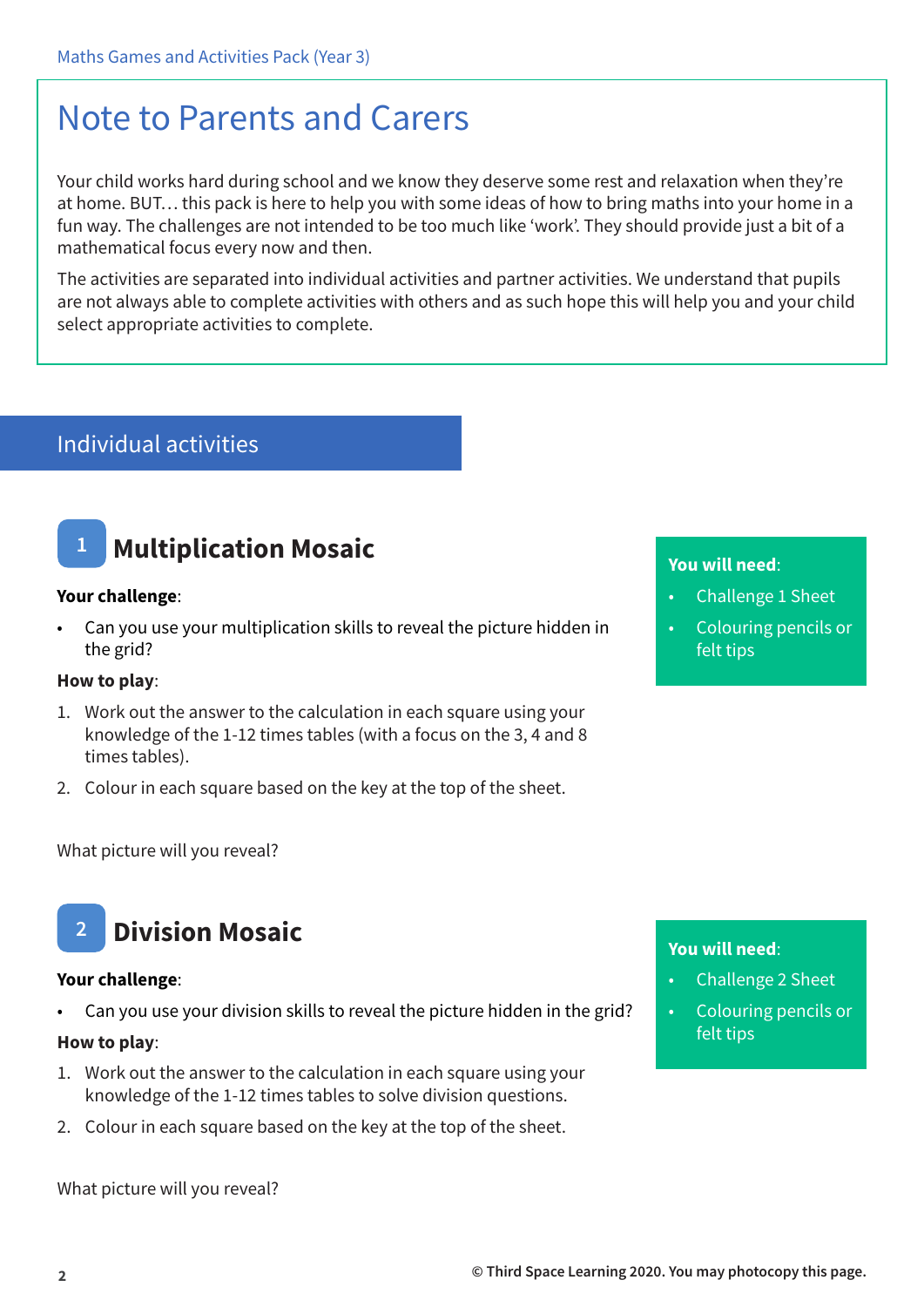# **Challenge 1 Sheet** Multiplication Mosaic

Solve the questions in the squares below. Colour in the squares with the colours based on your answer. What picture will you make?

**Blue:** 0, 4, 6, 15, 30, 40, 64, 80

**Red:** 8, 24, 28, 36, 56, 88

**Orange:** 3, 18, 33, 44, 96

# **Yellow:** 21

**Green:** 9, 12, 16, 20, 27, 32, 48, 72

| $5 \times 6 =$  | $5 \times 3 =$  | $8 \times 0 =$  | $4 \times 10 =$ | $4 \times 1 =$  | $10 \times 8 =$ | $8 \times 8 =$ | $3x5=$          |
|-----------------|-----------------|-----------------|-----------------|-----------------|-----------------|----------------|-----------------|
| $8 \times 10 =$ | $3x2=$          | $6 \times 6 =$  | $8 \times 11 =$ | $7 \times 4 =$  | $1 \times 6 =$  | $3 \times 0 =$ | $3 \times 10 =$ |
| $2 \times 2 =$  | $4 \times 7 =$  | $8 \times 12 =$ | $4 \times 11 =$ | $3 \times 11 =$ | $2 \times 4 =$  | $5 \times 8 =$ | $3x2=$          |
| $6 \times 1 =$  | $4 \times 2 =$  | $3 \times 1 =$  | $3x7=$          | $3 \times 6 =$  | $8x3 =$         | $3 \times 5 =$ | $6x5=$          |
| $10 \times 4 =$ | $8 \times 7 =$  | $6x3=$          | $1 \times 3 =$  | $11 \times 4 =$ | $1 \times 8 =$  | $3 \times 0 =$ | $1 \times 4 =$  |
| $6 \times 6 =$  | $8 \times 8 =$  | $8 \times 1 =$  | $11 \times 8 =$ | $3 \times 8 =$  | $2 \times 3 =$  | $2 \times 2 =$ | $5 \times 6 =$  |
| $3x4=$          | $10 \times 3 =$ | $4 \times 5 =$  | $3x9=$          | $10 \times 0 =$ | $4 \times 4 =$  | $8 \times 5 =$ | $11 \times 3 =$ |
| $8 \times 9 =$  | $4 \times 12 =$ | $4 \times 1 =$  | $2 \times 8 =$  | $12 \times 1 =$ | $8 \times 8 =$  | $5 \times 0 =$ | $5x4=$          |
| $4 \times 4 =$  | $4 \times 0 =$  | $6 \times 5 =$  | $3 \times 3 =$  | $5 \times 8 =$  | $2 \times 2 =$  | $6 \times 8 =$ | $8 \times 2 =$  |
| $4 \times 8 =$  | $1 \times 12 =$ | $8 \times 6 =$  | $4 \times 5 =$  | $8 \times 4 =$  | $12 \times 4 =$ | $1 \times 9 =$ | $4 \times 3 =$  |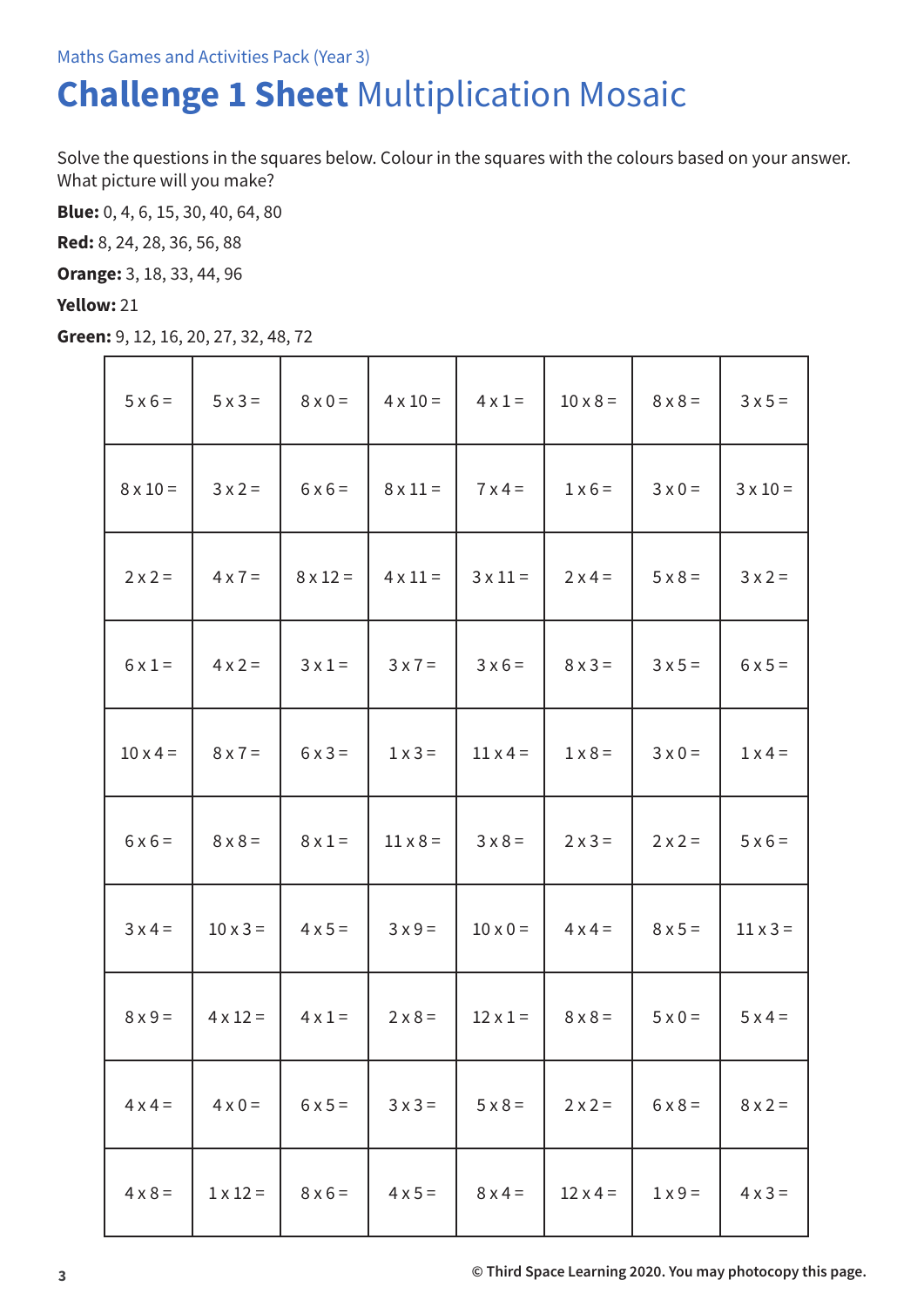# Maths Games and Activities Pack (Year 3)

# **Challenge 2 Sheet** Division Mosaic

Solve the questions in the squares below. Colour in the squares with the colours based on your answer. What picture will you make?

**Blue:** 1, 2, 3, 4, 5

**White:** 6, 7, 8

**Brown:** 9, 10, 11

**Green:** 12

| $8 \div 1 =$              | $5 \div 5 =$              | $16 \div 4 =$  | $12 \div 4 =$        | $20 \div 10 =$            | $36 \div 6 =$  | $64 \div 8 =$  | $6 \div 1 =$   |
|---------------------------|---------------------------|----------------|----------------------|---------------------------|----------------|----------------|----------------|
| $18 \div 3 =$             | $28 \div 4 =$             | $45 \div 9 =$  | $8 \div 8 =$         | $32 \div 4 =$             | $30 \div 5 =$  | $21 \div 3 =$  | $56 \div 8 =$  |
| $7 \div 1 =$              | $16 \div 2 =$             | $35 \div 5 =$  | $20 \div 4 =$        | $12 \div 3 =$             | $27 \div 9 =$  | $15 \div 3 =$  | $10 \div 10 =$ |
| $21 \div 7 =$             | $24 \div 12 =$            | $44 \div 11 =$ | $9 \div 1 =$         | $88 \div 8 =$             | $22 \div 11 =$ | $36 \div 12 =$ | $20 \div 5 =$  |
| $40 \div 8 =$             | $28 \div 7 =$             | $50 \div 5 =$  | $24 \div 2 =$        | $27 \div 3 =$             | $8 \div 8 =$   | $25 \div 5 =$  | $18 \div 9 =$  |
| $14 \div 7 =$             | $6 \div 2 =$              | $33 \div 3 =$  | $60 \div 5 =$        | $100 \div 10$<br>$\equiv$ | $44 \div 4 =$  | $40 \div 10 =$ | $15 \div 5 =$  |
| $6 \div 6 =$              | $15 \div 3 =$             | $80 \div 8 =$  | $84 \div 7 =$        | $60 \div 6 =$             | $72 \div 8 =$  | $50 \div 10 =$ | $3 ÷ 3 =$      |
| $24 \div 6 =$             | $120 \div 12$<br>$\equiv$ | $108 \div 9 =$ | $10 \div 1 =$        | $96 \div 8 =$             | $48 \div 4 =$  | $18 \div 2 =$  | $32 \div 8 =$  |
| $16 \div 8 =$             | $90 \div 10 =$            | $99 \div 11 =$ | $120 \div 10$<br>$=$ | $22 \div 2 =$             | $36 \div 4 =$  | $55 \div 5 =$  | $8 \div 4 =$   |
| $110 \div 10$<br>$\equiv$ | $36 \div 3 =$             | $30 \div 3 =$  | $11 \div 1 =$        | $72 \div 6 =$             | $40 \div 4 =$  | $12 \div 1 =$  | $45 \div 5 =$  |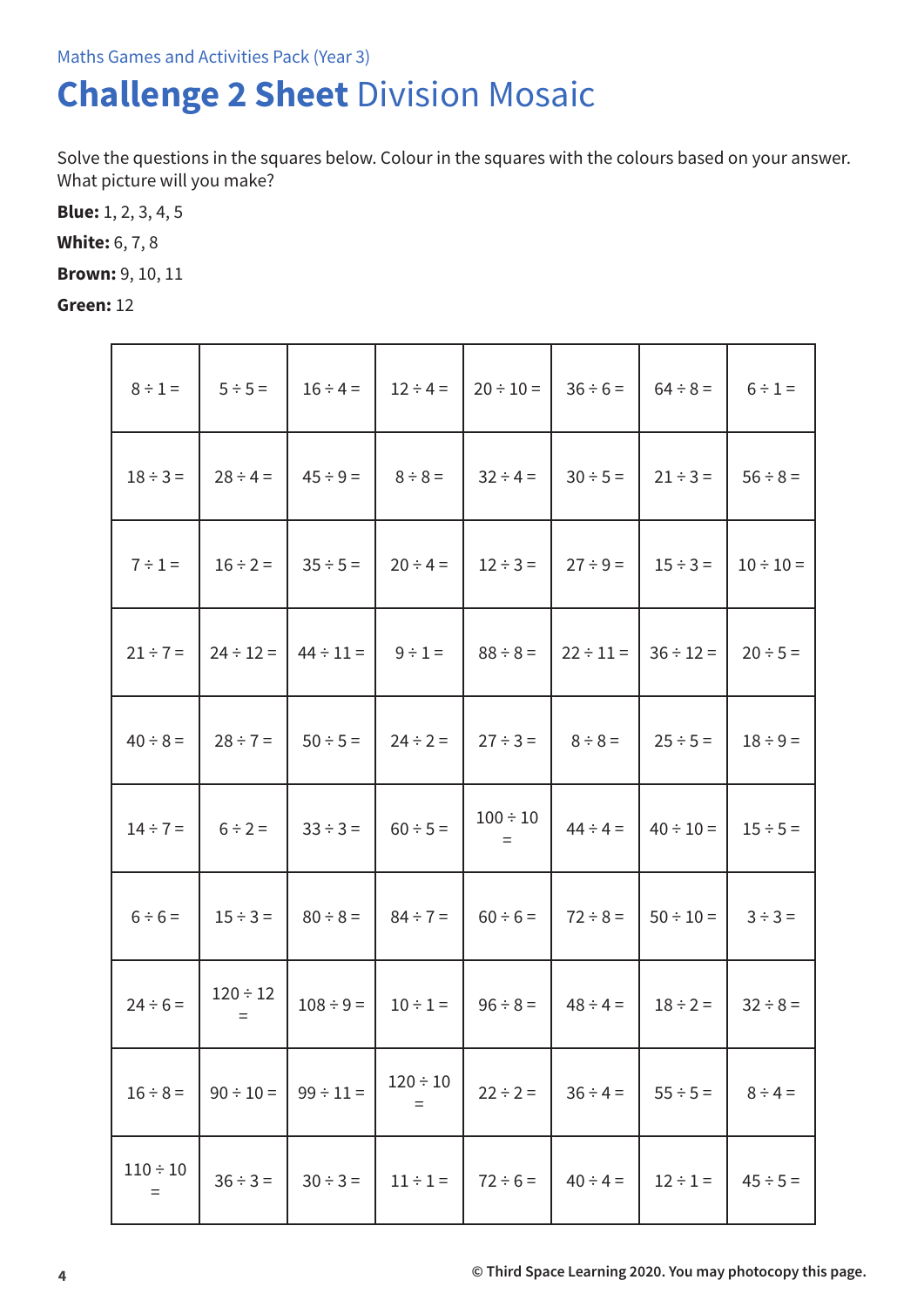

# **3 My Favourite Number**

# **Your challenge**:

How much do you know about your favourite number?

#### **What to do**:

- 1. What's your favourite number? Write it down in the centre of a piece of plain paper (if you don't have a favourite number, pick a number at random).
- 2. Note down at least 20 facts about the number, creating a poster.
- 3. For example, if your favourite number was 20 you could write down facts like:
	- It's in the 2, 5, 1 and 10 times table
	- It's an even number
	- 20 x 2 = 40 and so on.
- 4. Try to make sure you have a good range of different types of facts. Be as creative as you can with how you present your work.

# **4 How Many Ways Can You Show?**

#### **Your challenge**:

• Find as many different ways as you can to show fractions.

#### **How to play**:

1. Pick one of the fractions from the list below, and put it in the centre of your paper.

> 1 2 1 4 3 4

- 2. Then, draw, write or create as many different ways of representing that number that you can.
- 3. So, for example, all of the ways below show  $\frac{1}{2}$



Can you create at least 10 ways to show the fraction that you have chosen?

#### **You will need**:

- A piece of plain paper
- Colouring pencils or crayons

- A plain piece of paper
- Some pencils and pens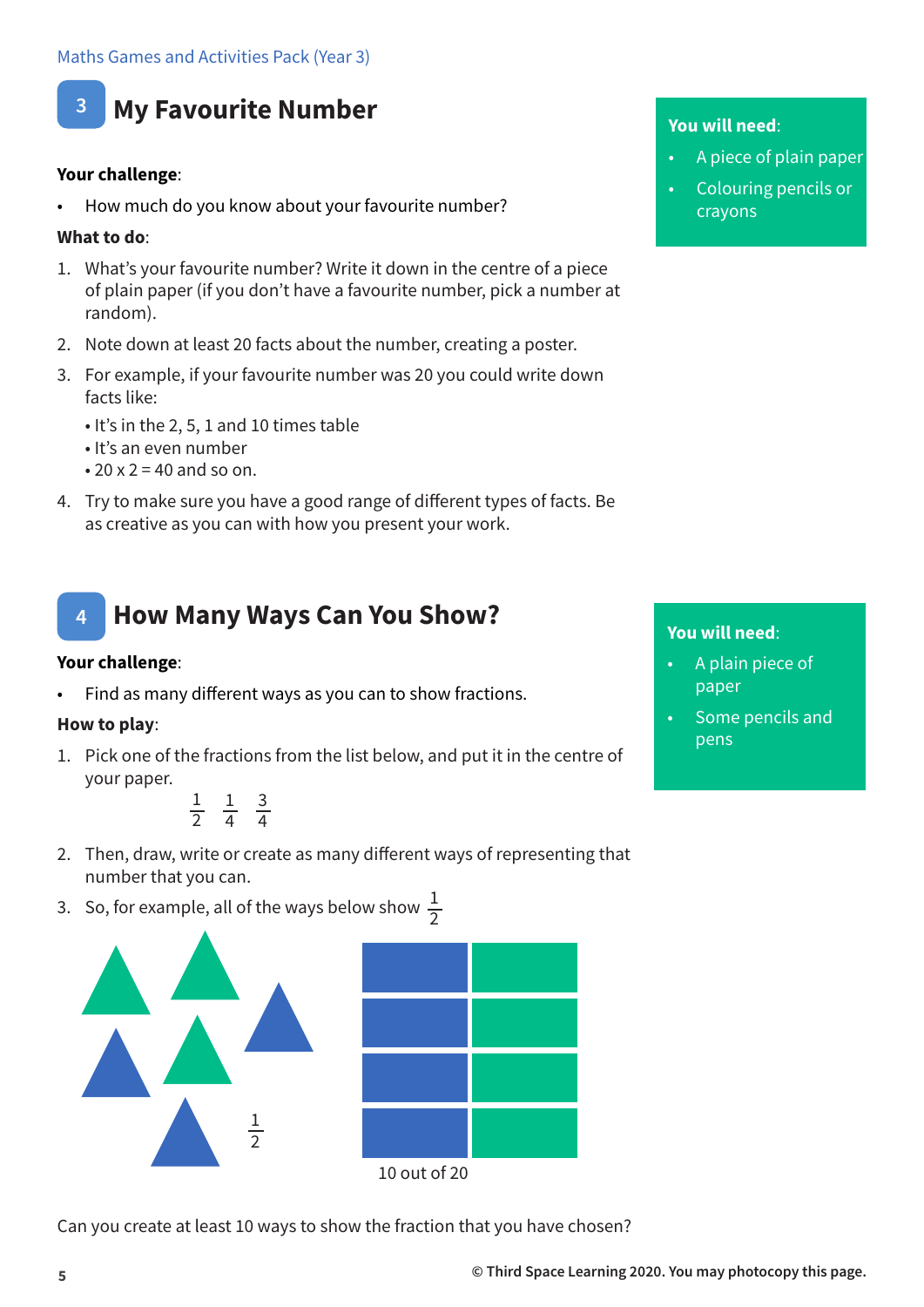# **5 How many ways can you make...**

# **Your challenge**:

• How many ways can you find to make 520?

# **What to do**:

- 1. Write 520 in the centre of a piece of plain paper.
- 2. Around the number, write at least 20 ways to make it.
- 3. For example:
	- $500 + 20 + 0$
	- 104 x 5
- 4. Try to make sure you have a good range of different types of facts.

# **6 Money Problems**

### **Your challenge**:

• Which combination of coins and notes can you use to make a total?

#### **What to do**:

- 1. Find an old receipt for some shopping (you may need to ask an adult for this).
- 2. Imagine you are paying for the total on your receipt with notes and coins. How many different combinations of notes and coins could you use to pay the total exactly (not over or under).
- 3. On a piece of paper, stick the receipt in the middle. Around the receipt write the different combinations you could use.
- 4. Be creative could you draw the coins and notes to make sure they make the correct total?

# **You will need**:

• A piece of plain paper

# **You will need**:

- A receipt
- A piece of plain paper
- Colouring pencils or crayons

### **Tallying Totals 7**

### **Your challenge**:

• How many items do you have in your house?

### **What to do**:

- 1. Pick 6 items you know you have in your home (windows, doors, pens, pencils, people, etc).
- 2. Go round your house and complete the tally chart, showing how many of each item you have in your home.
- 3. When you have finished, create a bar chart of your results.

# **You will need**:

• Challenge 7 Sheet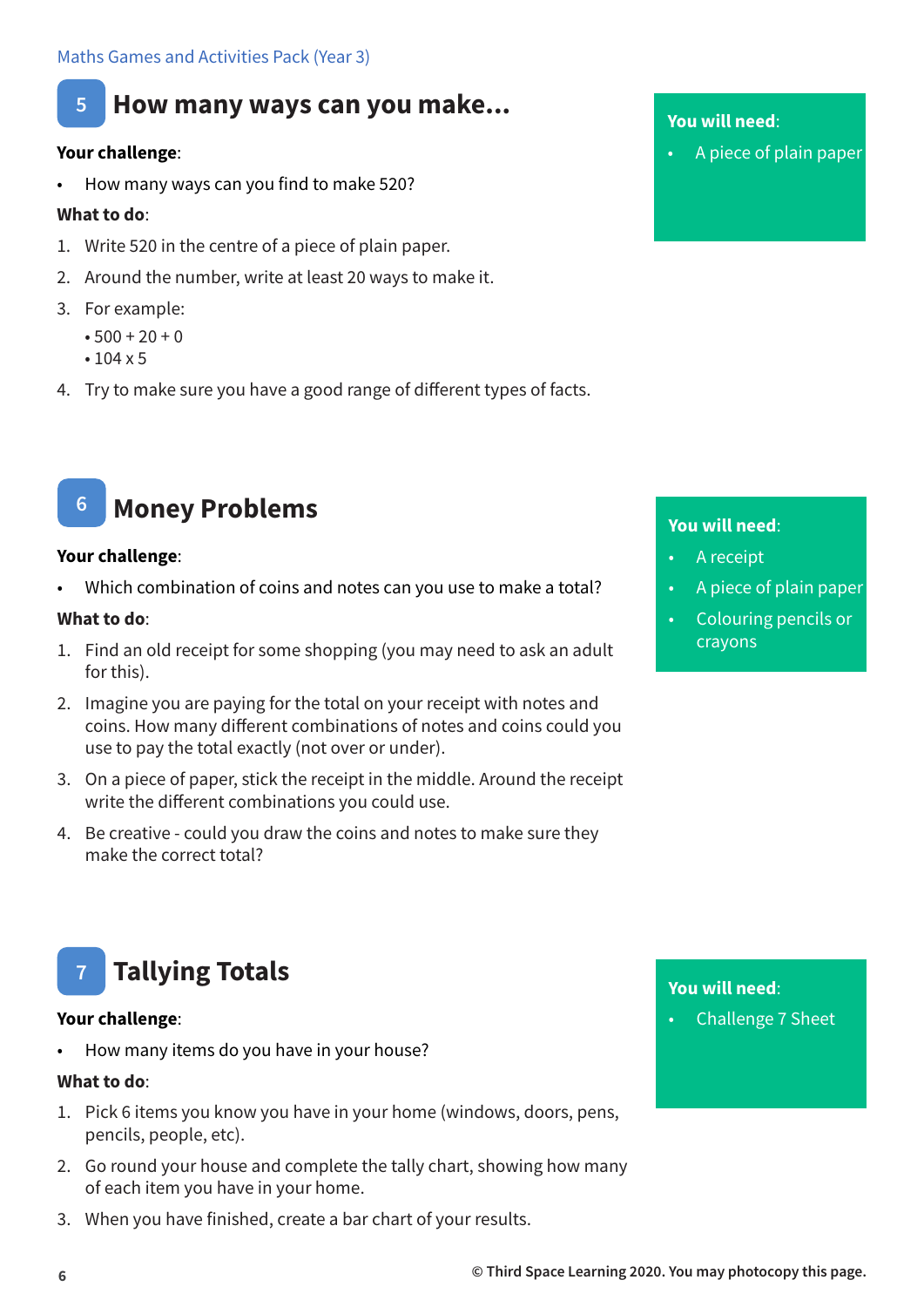Maths Games and Activities Pack (Year 3)

# **Challenge 7 Sheet** Tallying Totals

**A.** Use the table below to help you record your data.

| Item | <b>Tally</b> | <b>Total</b> |
|------|--------------|--------------|
|      |              |              |
|      |              |              |
|      |              |              |
|      |              |              |
|      |              |              |
|      |              |              |
|      |              |              |
|      |              |              |
|      |              |              |
|      |              |              |
|      |              |              |
|      |              |              |

**B.** Make a bar chart of your results.

Put your results for the item totals. Remember to think about the scale you are going to use for your vertical axis and to give the chart a title.

Bar Chart Title: \_\_\_\_\_\_\_\_\_\_\_\_\_\_\_\_\_\_\_\_\_\_\_\_\_\_\_\_\_\_\_\_\_\_\_\_\_\_\_\_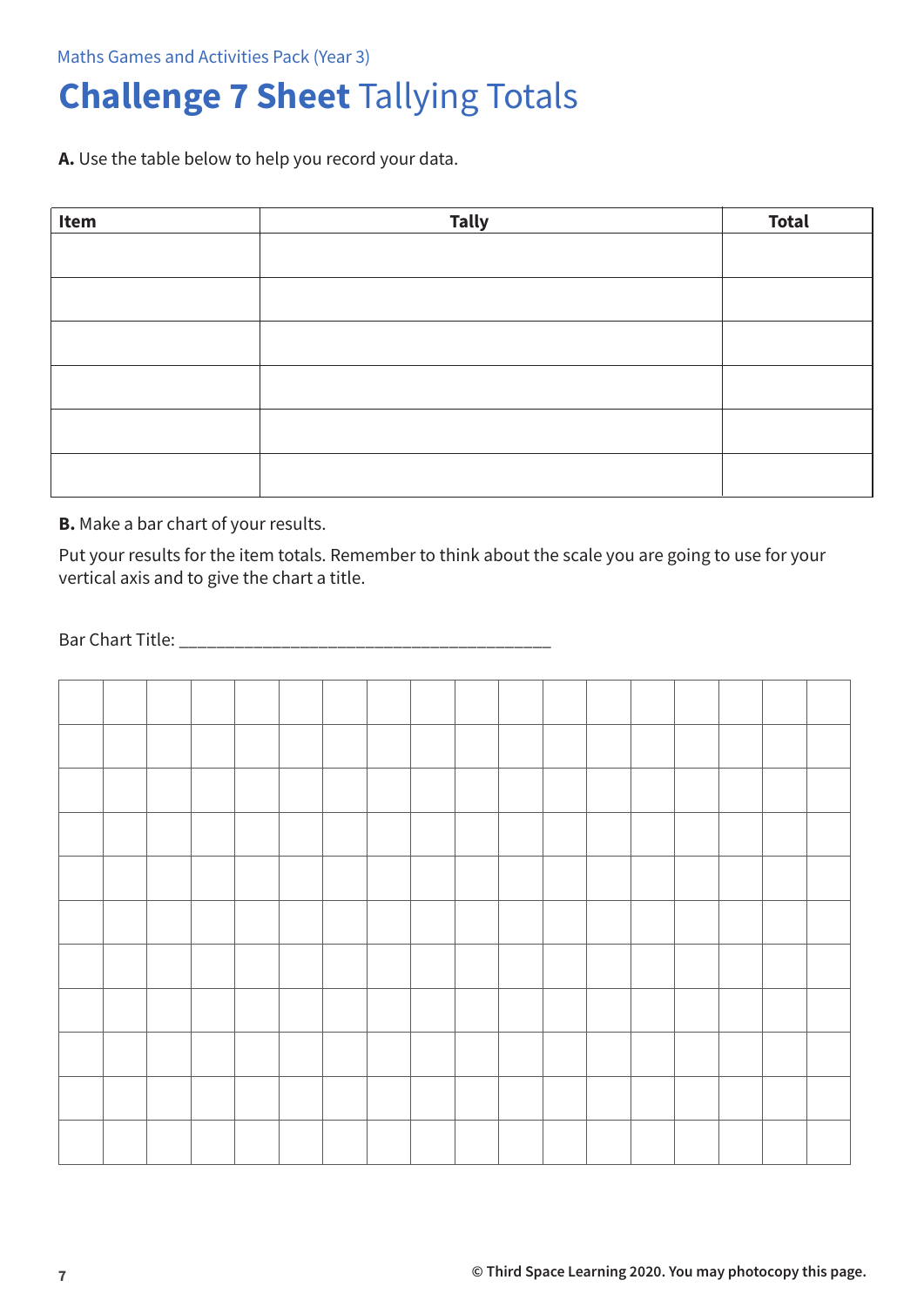

# **8 How Long Did It Take?**

# **Your challenge**:

Can you become quicker over time?

# **Things to remember**:

- 1. On Challenge 8 Sheet you will find some fun challenges to take part in. Have a go at each one, and time yourself, recording the time.
- 2. Repeat these challenges over 5 days and compare if you have become quicker.

# **You will need**:

- Challenge 8 Sheet
- A pencil or pen
- A ball
- A stopwatch (on an adult's phone or tablet is fine)

# **You will need**:

- A tape measure or ruler
- A piece of plain paper

#### **9 Length and Perimeter**

### **Your challenge**:

• Can you estimate and measure accurately?

### **What to do**:

- 1. Create a list of items you are going to measure (at least 10 items) and find the perimeter of (at least 5 items).
- 2. Estimate their length or perimeter.
- 3. Measure the lengths and perimeters.
- 4. Compare your estimates to the real measures. How accurate were you?

### **Get Arty! 10**

### **Your challenge**:

Can you create a piece of art that contains a selection of shapes?

### **Things to remember**:

- 1. Use at least one of each of these shapes in your art: quadrilateral, triangle, pentagon, hexagon and octagon.
- 2. You can create your art using any type of materials you like. You could collage, paint, colour or do anything else – it's up to you.
- 3. As an extra challenge, can you create a repeated pattern? This could be repeating colours or shapes.

- Plain paper
- Art materials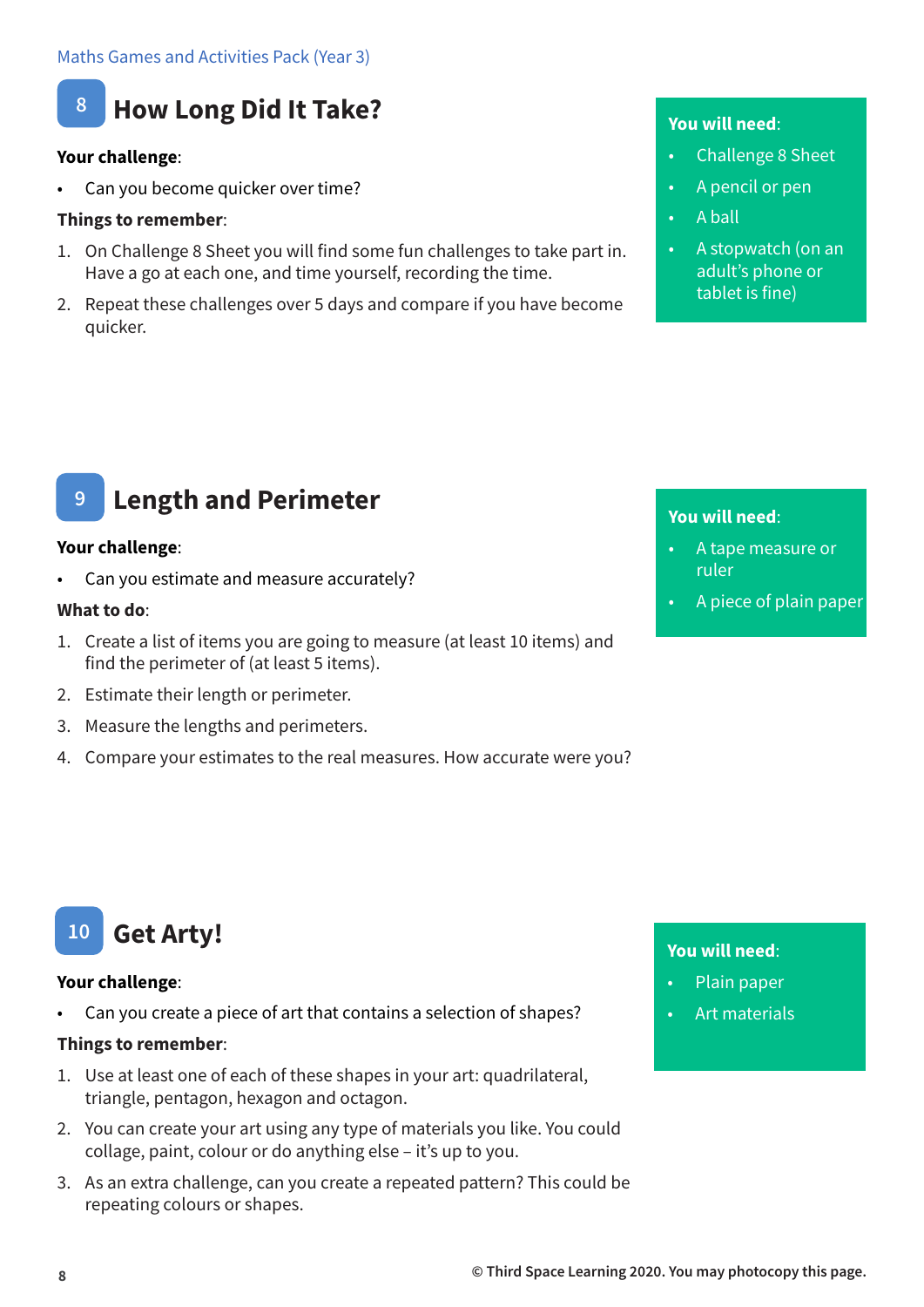# **Challenge 8 Sheet** How Long Did It Take?

Can you improve your time over 5 days?

Challenge A: Jump 20 times.

Challenge B: Hop 25 times without falling over.

Challenge C: Throw a ball up in the air and catch it 10 times in a row.

Challenge D: Do 5 kick-ups without the ball hitting the ground.

Challenge E: Say your alphabet backwards as fast as you can.

Challenge F: Do 50 star jumps.

Challenge G: Spin around 5 times and then jump to the other side of your outside area.

|             | Time taken (minutes) |       |       |       |       |  |  |  |
|-------------|----------------------|-------|-------|-------|-------|--|--|--|
| Challenge   | Day 1                | Day 2 | Day 3 | Day 4 | Day 5 |  |  |  |
| A           |                      |       |       |       |       |  |  |  |
| $\sf B$     |                      |       |       |       |       |  |  |  |
| $\mathsf C$ |                      |       |       |       |       |  |  |  |
| D           |                      |       |       |       |       |  |  |  |
| $\mathsf E$ |                      |       |       |       |       |  |  |  |
| $\mathsf F$ |                      |       |       |       |       |  |  |  |
| G           |                      |       |       |       |       |  |  |  |

Compare the time it took at the start and end of the 5 days. Did you get quicker in any activity?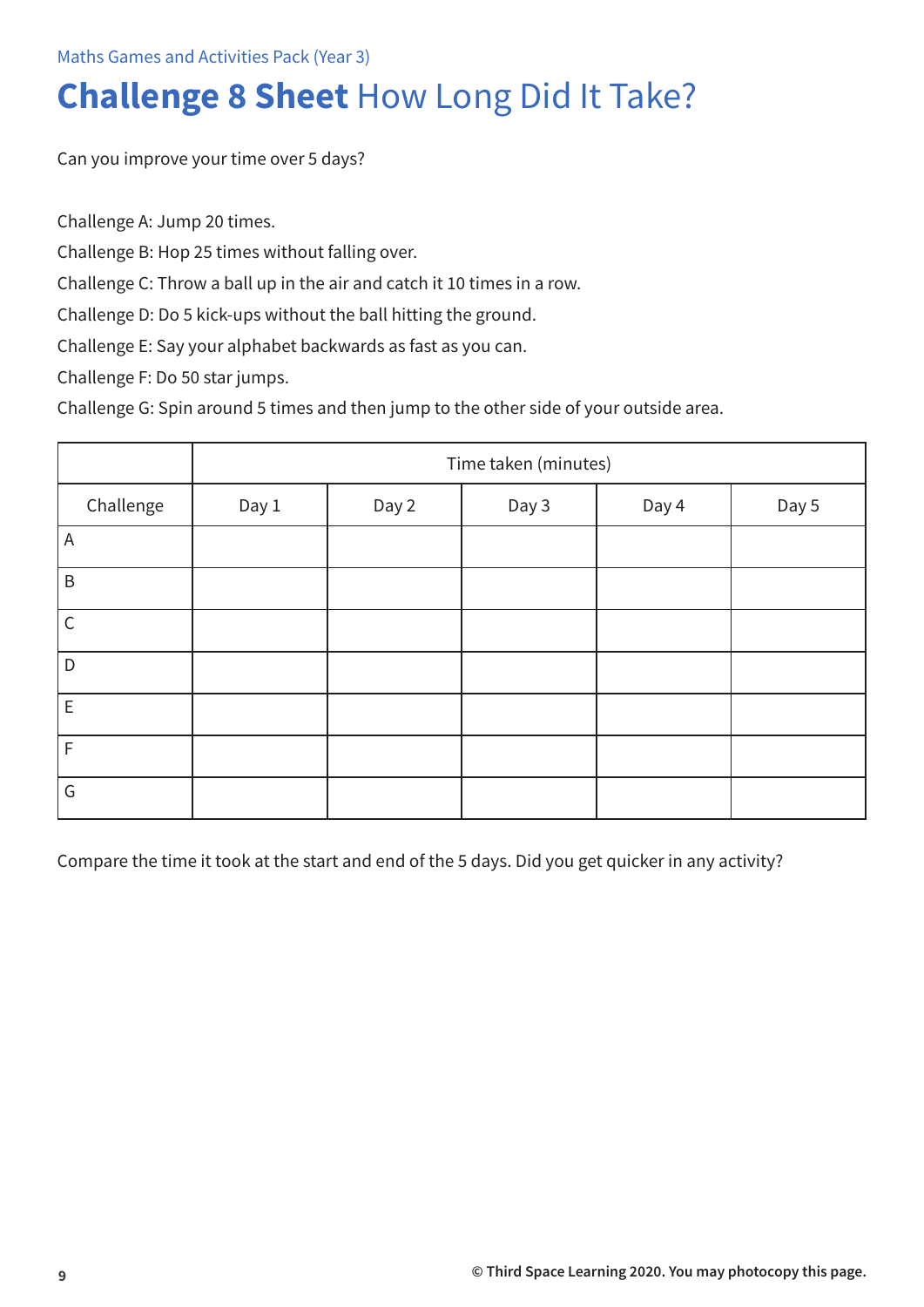# Pair activities



#### **Your challenge**:

• Can you make a larger three-digit number than your partner?

#### **How to play:**

- 1. Get your digit cards ready. Cut them out from the Digit Cards Resource Sheet.
- 2. Shuffle both sets of the digit cards. You and your partner must each draw three big lines on your sheet of paper like this:
- \_\_\_\_ \_\_\_\_ \_\_\_\_ 3. Take it in turns to turn over a digit card and decide where in your number you are going to place the digit.
- 4. Put the digit in that position and tell your partner what value that digit has. For example, if you put a 2 in the tens column, you would say 'this 2 is worth 2 tens or twenty'.
- 5. Once you have placed a digit in your number, you can't move it! Therefore, it's important to think about the strategy you are using. Play at least six rounds.

# **Who will be the champion?**

I played with

The person who won was

- Digit Cards Resource Sheet
- Two sheets of plain paper
- A partner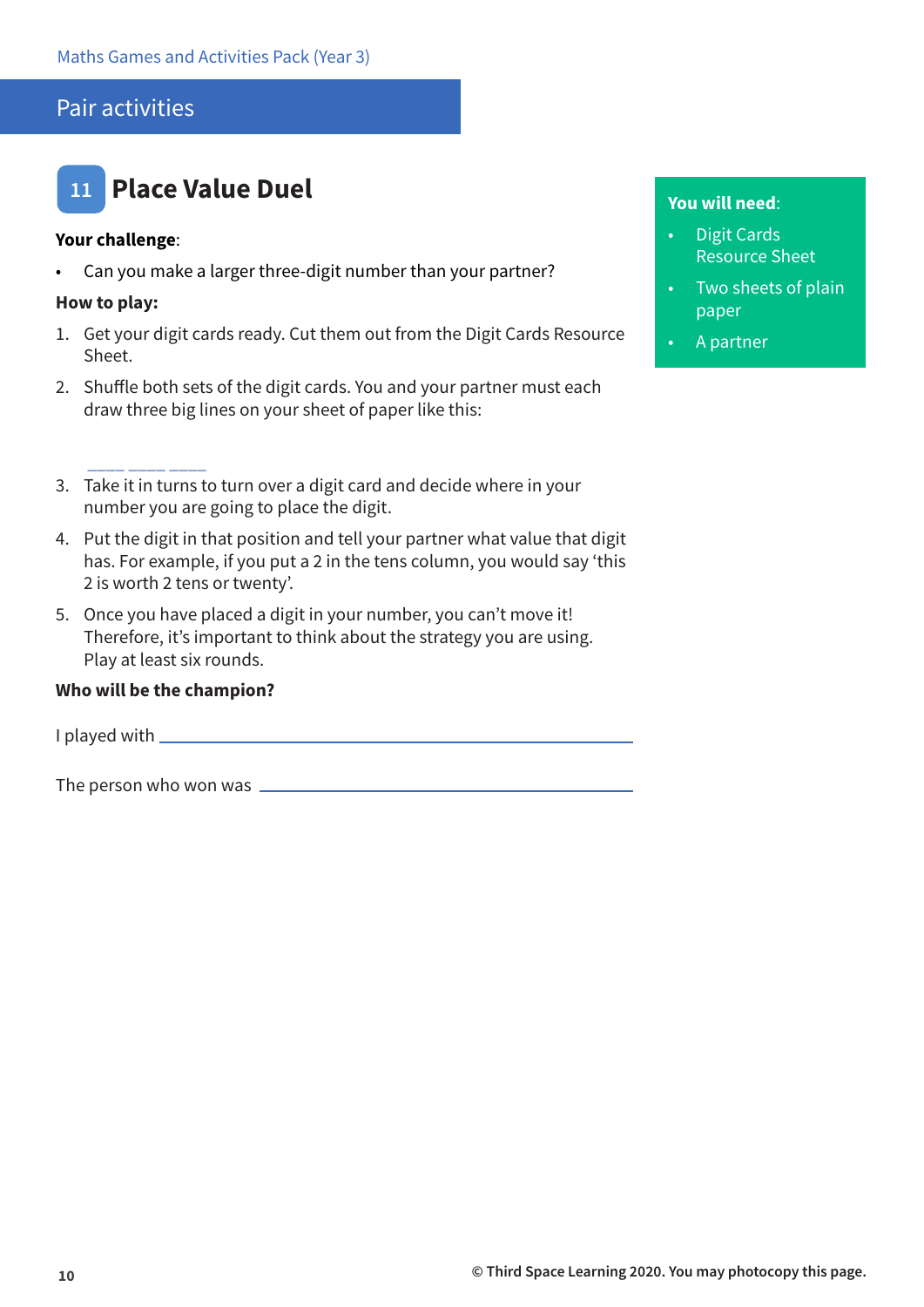

# **Your challenge**:

Are you ready to have a times table duel?

# **How to play**:

- 1. This game is simple, but addictive! Shuffle two sets of digit cards from resource sheet 1, and put them in a pile between the two players.
- 2. Turn over the card in the middle, and for the first set of rounds, race to multiply the number by 3. So if you turned over an 8 you'd need to shout out 24 as  $8 \times 3 = 24$ .
- 3. The person who shouts out the correct answer first gets to keep the cards. Keep playing until there are no cards left in the centre. The player with the most cards wins!
- 4. Once you have played with the 3 times table, play again, then play twice with the 4 times table, then twice with the 8 times table.

First, I played 3 times table duel against

and the person who won was

Then, I played 3 times table duel against

and the person who won was **with all of the person who won was** 

Next, I played 4 times table duel against

and the person who won was

Then, I played 4 times table duel against

and the person who won was

After that, I played 8 times table duel against

and the person who won was

Finally, I played 8 times table duel against

and the person who won was

- Two sets of the Digit Cards on Resource Sheet 1
- A partner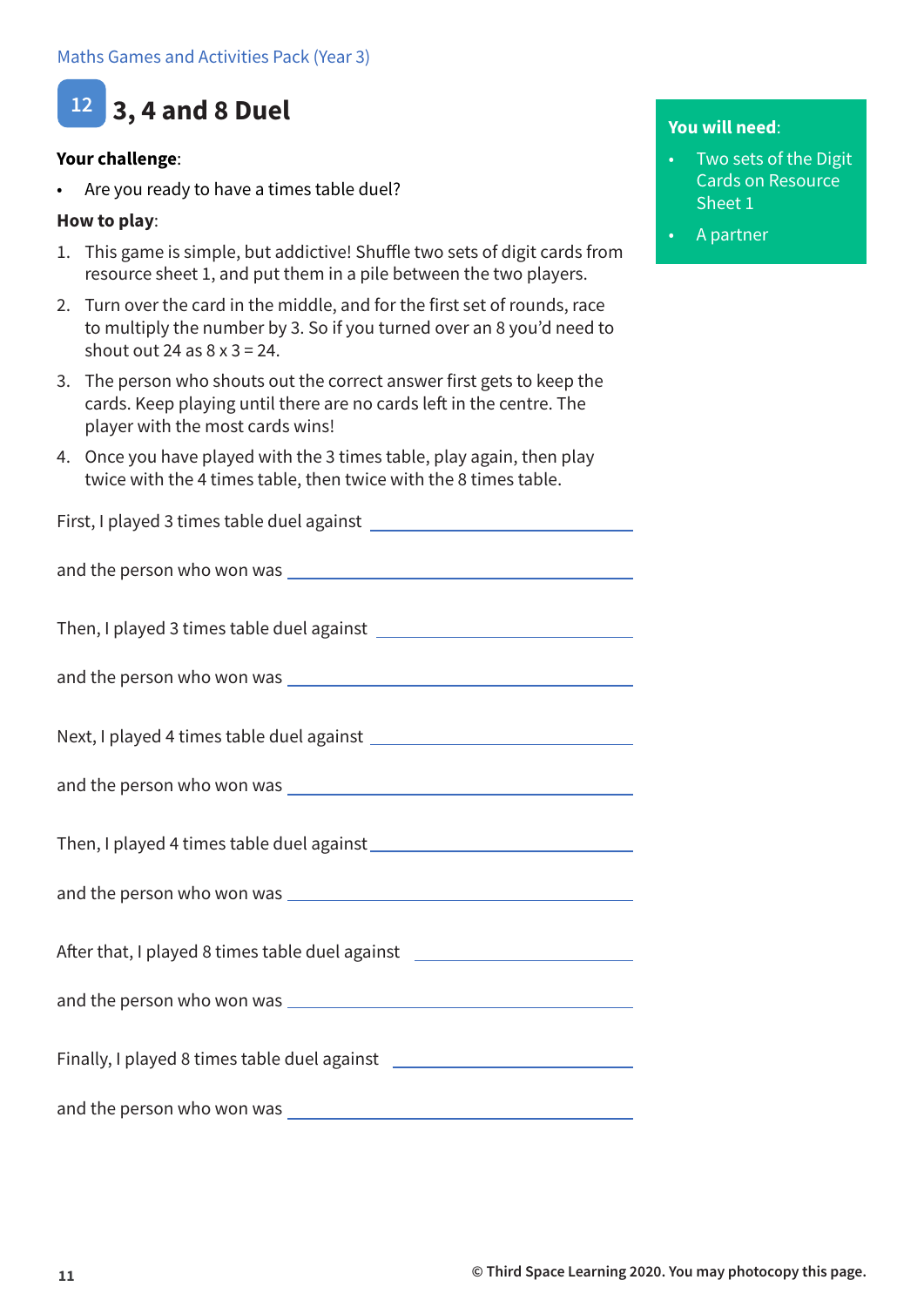Maths Games and Activities Pack (Year 3)

# **13 One-handed Maths, Paper, Scissors – All the Threes**

### **Your challenge**:

• Have you ever played 'Rock, Paper, Scissors'? Well this is a maths version of the same game!

# **How to play**:

- 1. On scissors, each of you puts out between 0 and 5 fingers.
- 2. You then need to race to add the number of fingers you have put out with the number of fingers your partner put out (e.g  $4 + 2 = 6$ ) and then multiply that answer by 3 (e.g.  $6 \times 3 = 18$ ) and be the first to call out the answer.
- 3. The player to call the correct answer first, wins a point.
- 4. Record who wins each 'battle' in a simple table; the first player to 20 points wins!

I played with

The person who won was



### **Your challenge**:

Who can win a match of threes tennis?

# **How to play**:

- 1. Stand opposite your partner. The first player picks a number between 1 and 10 to start with and says that out loud. The other player must add 3 to the number. This becomes your running total.
- 2. Now it's back to the first player who adds 3 to the running total, and so on.

### You win when:

- You are the first player to say a number over 100
- Your partner makes a mistake
- Your partner says 'umm'
- Your partner takes more than 3 seconds to answer.

Play at least 6 matches with your partner. Who will win the most games?

I played with

The person who won was

# **You will need**:

• A partner

**You will need**:

• A partner

**12 © Third Space Learning 2020. You may photocopy this page.**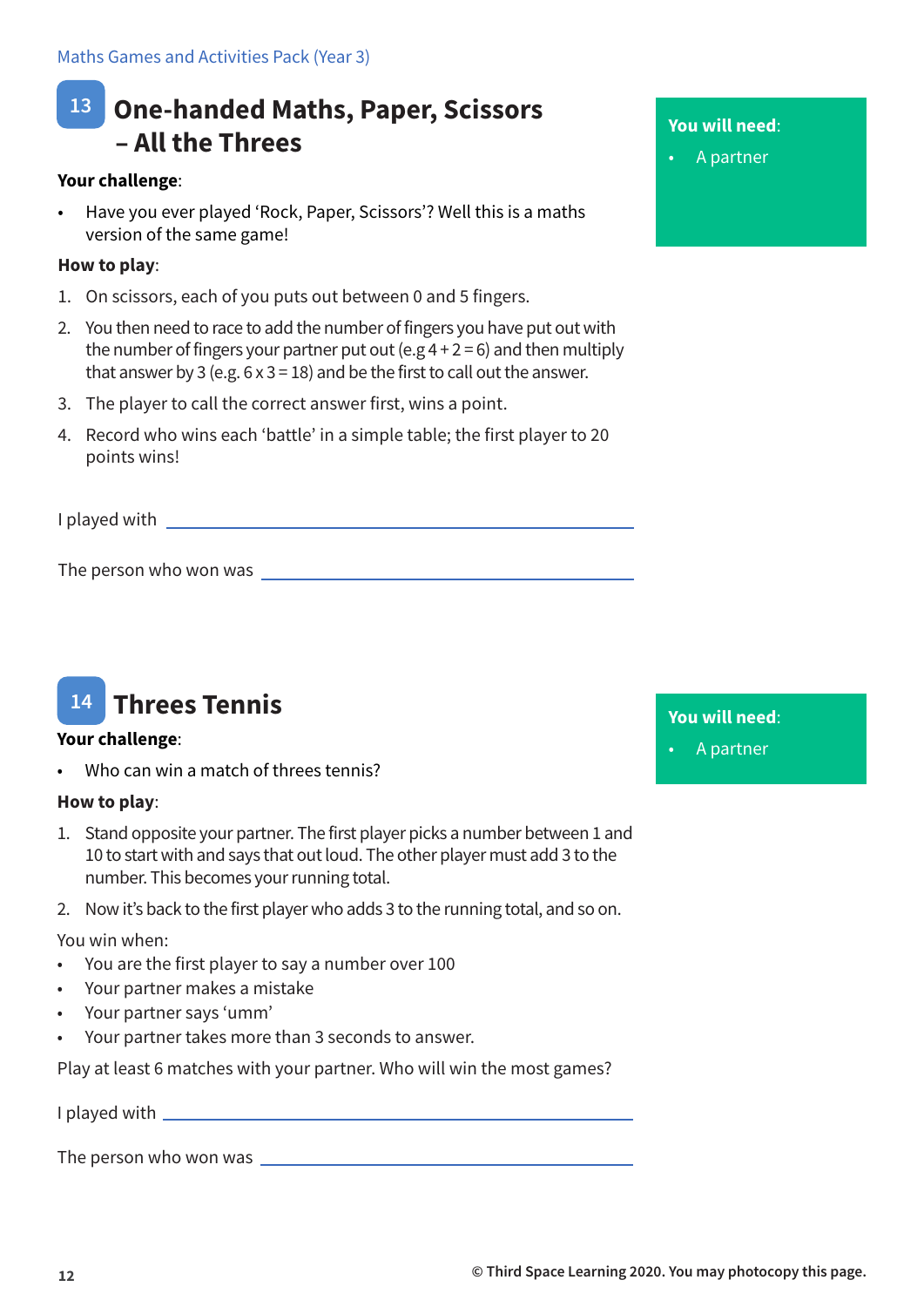# **15 Four in a Row**

# **Your challenge**:

Let's play a classic game of 'four in a row' but with a maths twist!

# **How to play**:

- 1. Start by sitting next to your partner and putting one of the grids from Challenge 15 Sheet in between you. Then, put one set of the digit cards spread out on the table face down.
- 2. Take it in turns to turn over a digit card, and multiply the answer by 4. If your partner agrees that you got the answer correct, you get to colour in one of the squares that contains that number on the grid. Turn the digit card back over.
- 3. Then, your partner has their go.
- 4. The person to win is the first person to colour in four squares in a row (in any direction - diagonals count!) in their colour. You may want to start to think about what number you need to find to colour in a certain square and then to remember which card has that number on!
- 5. Play the game three times. Who's going to win? What's your strategy?

I played with

The person who won was \_\_\_\_\_\_\_\_\_



# **Your challenge**:

• Why not play a maths version of Tug of War?

# **How to play**:

- 1. First, decide which player is going to 'add' and which player is going to 'subtract', then shuffle the digit cards into one pile. Write down the number 50 at the top of your piece of paper.
- 2. The player who is adding starts first. They turn over 1 digit card and the player who is adding adds these to 50 (e.g.  $50 + 8 = 58$ ). The rest of this calculation is your new running total.
- 3. The player who is subtracting goes next. They turn over a digit and subtract it from the running total.
- 4. Keep playing in the same way, taking it in turns to make a number and add or subtract it. If the player who is adding gets above 100 they win, and if the player who is subtracting gets below 5 they win!

Who will win the tug of war?

I played with

The person who won was

# **You will need**:

- A partner
- A copy of Challenge 15 Sheet
- A coloured pencil each
- Digit Cards Resource Sheet

- Digit Cards Resource Sheet 1
- A partner
- Paper to keep a track of your score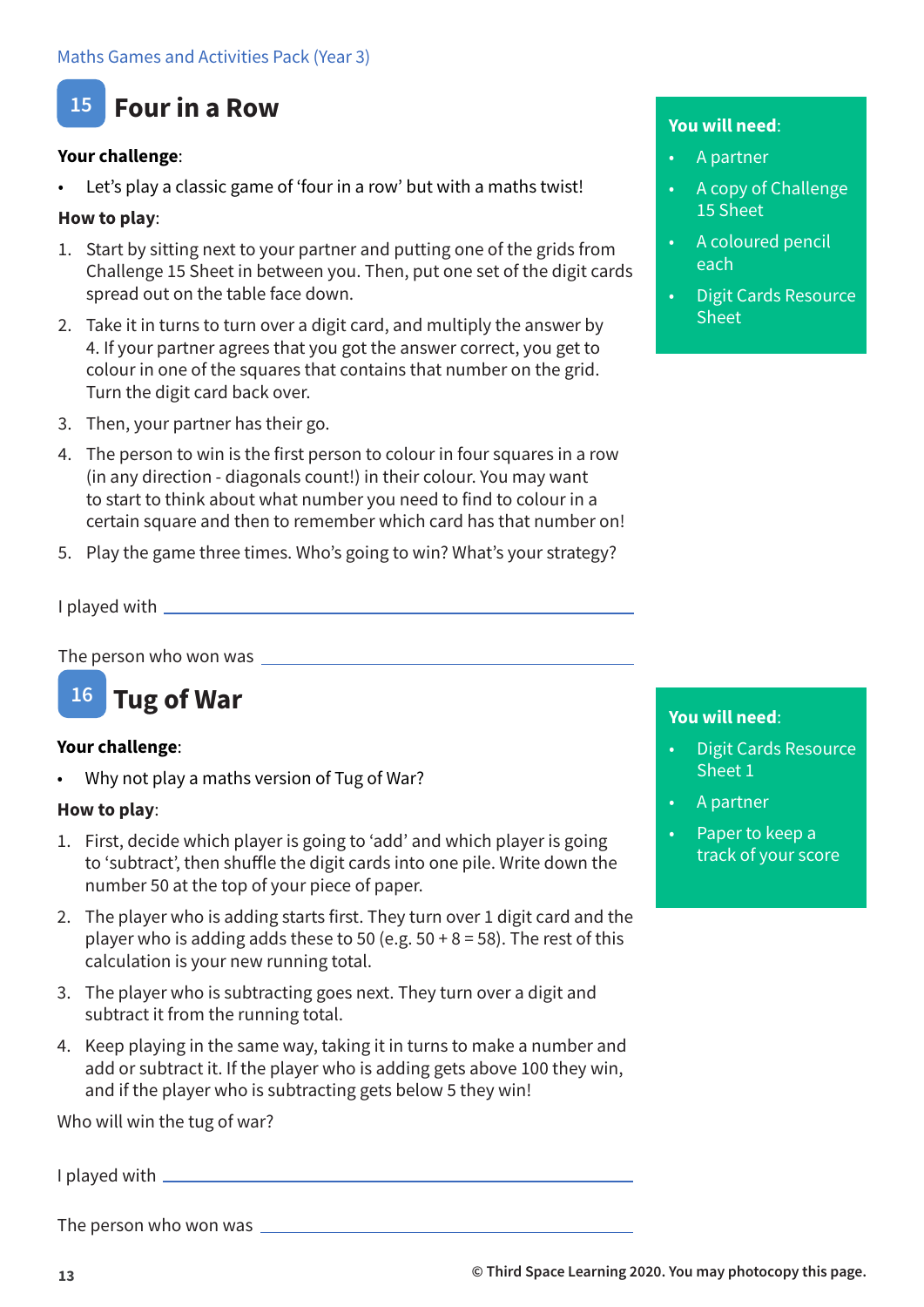# **Challenge 15 Sheet** Four in a Row

| 45                      | 10              | 15 | $\overline{25}$         | 20              | 30              |  |  |  |  |
|-------------------------|-----------------|----|-------------------------|-----------------|-----------------|--|--|--|--|
| 40                      | 35              | 20 | 15                      | 5               | $\overline{10}$ |  |  |  |  |
| 15                      | 10              | 0  | 25                      | 15              | 35              |  |  |  |  |
| 35                      | 40              | 5  | 10                      | 45              | 5               |  |  |  |  |
| $\overline{\mathbf{5}}$ | 0               | 10 | $\overline{20}$         | 30              | $\overline{35}$ |  |  |  |  |
| $\overline{15}$         | 25              | 5  | $\overline{\mathbf{0}}$ | 10              | 20              |  |  |  |  |
| 25                      | $\overline{20}$ | 5  | 10                      | $\overline{30}$ | 45              |  |  |  |  |

**Game 1**



| 45              | 10 | 15                      | 25              | 20              | 30              |
|-----------------|----|-------------------------|-----------------|-----------------|-----------------|
| 40              | 35 | 20                      | 15              | 5               | 10              |
| $\overline{15}$ | 10 | 0                       | $\overline{25}$ | $\overline{15}$ | $\overline{35}$ |
| $\overline{35}$ | 40 | 5                       | 10              | 45              | 5               |
| 5               | 0  | 10                      | $\overline{20}$ | 30              | 35              |
| 15              | 25 | 5                       | $\overline{0}$  | 10              | 20              |
| 25              | 20 | $\overline{\mathbf{5}}$ | 10              | 30              | 45              |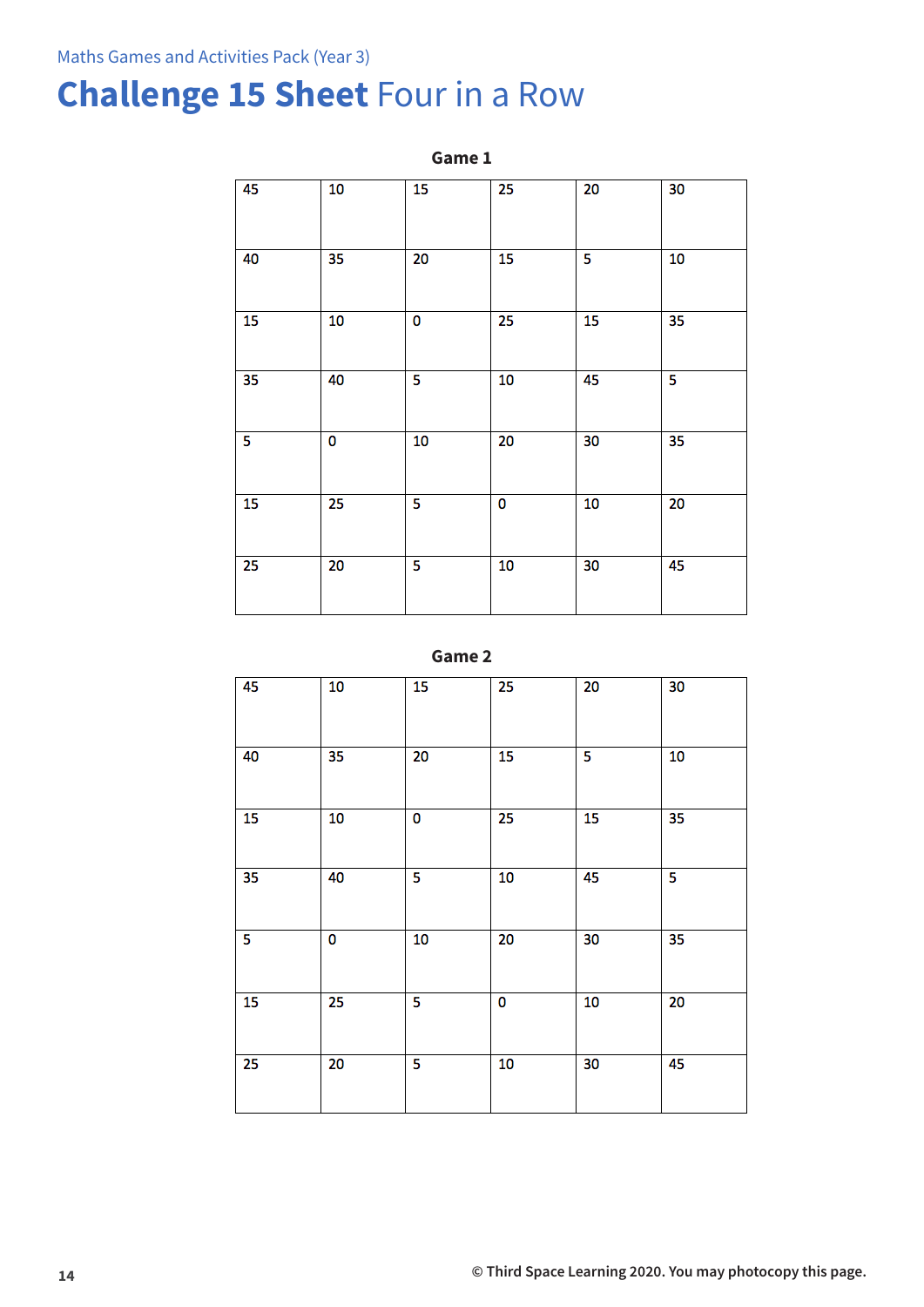|                 |                 | $ -$<br>$\sim$<br>$\overline{\phantom{a}}$ |                 |                         |                 |
|-----------------|-----------------|--------------------------------------------|-----------------|-------------------------|-----------------|
| 45              | 10              | 15                                         | $\overline{25}$ | 20                      | 30              |
| 40              | $\overline{35}$ | $\overline{20}$                            | $\overline{15}$ | $\overline{\mathbf{5}}$ | 10              |
| 15              | 10              | 0                                          | $\overline{25}$ | 15                      | $\overline{35}$ |
| $\overline{35}$ | 40              | 5                                          | 10              | 45                      | 5               |
| 5               | 0               | 10                                         | $\overline{20}$ | 30                      | $\overline{35}$ |
| 15              | $\overline{25}$ | $\overline{\mathbf{5}}$                    | O               | 10                      | 20              |
| $\overline{25}$ | 20              | 5                                          | 10              | 30                      | 45              |

**Game 3**

**Game 4**

| 45                      | 10                      | 15                      | 25                      | 20 | 30 |
|-------------------------|-------------------------|-------------------------|-------------------------|----|----|
| 40                      | 35                      | 20                      | 15                      | 5  | 10 |
| 15                      | 10                      | 0                       | 25                      | 15 | 35 |
| $\overline{35}$         | 40                      | 5                       | 10                      | 45 | 5  |
| $\overline{\mathbf{5}}$ | $\overline{\mathbf{0}}$ | 10                      | $\overline{20}$         | 30 | 35 |
| 15                      | 25                      | 5                       | $\overline{\mathbf{0}}$ | 10 | 20 |
| 25                      | 20                      | $\overline{\mathbf{5}}$ | 10                      | 30 | 45 |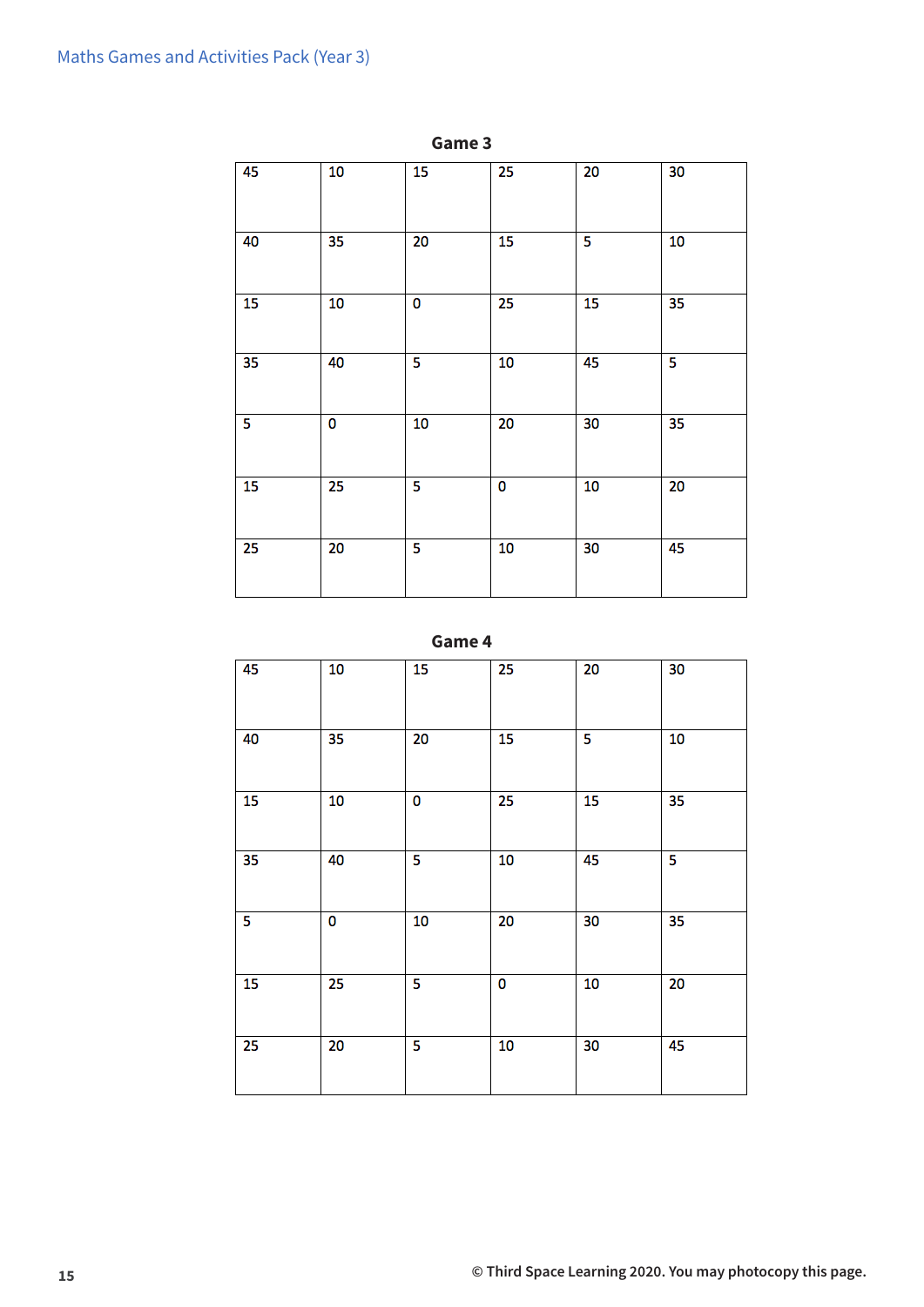# **17 Matching Pairs**

# **Your challenge**:

• Find the pairs, with a maths twist!

# **What to do:**

- 1. Cut out the cards from Challenge Sheet 17. Place the answer cards (the cards with the shaded background) spread out face down on one half of your playing area. Then place the question cards (the non-shaded cards) face down on the other half of your playing area. You need to keep the questions and answers separate.
- 2. Take it in turns with your partner to turn over a question card, and then an answer card. If the answer matches the question, you get to keep the cards and take another go. If it does not, turn them back over, and your partner takes their turn.
- 3. Continue playing until all questions and answers have been matched. The player with the most cards at the end of the game wins.

Play the game twice. Did you get a different winner each time?

The first time I played the game \_\_\_\_\_\_\_\_\_\_\_\_\_\_\_\_\_\_\_\_\_\_\_\_\_\_\_\_\_\_ won.

The second time I played the game \_\_\_\_\_\_\_\_\_\_\_\_\_\_\_\_\_\_\_\_\_\_\_\_\_\_\_\_ won.

- Challenge 17 Sheet
- A partner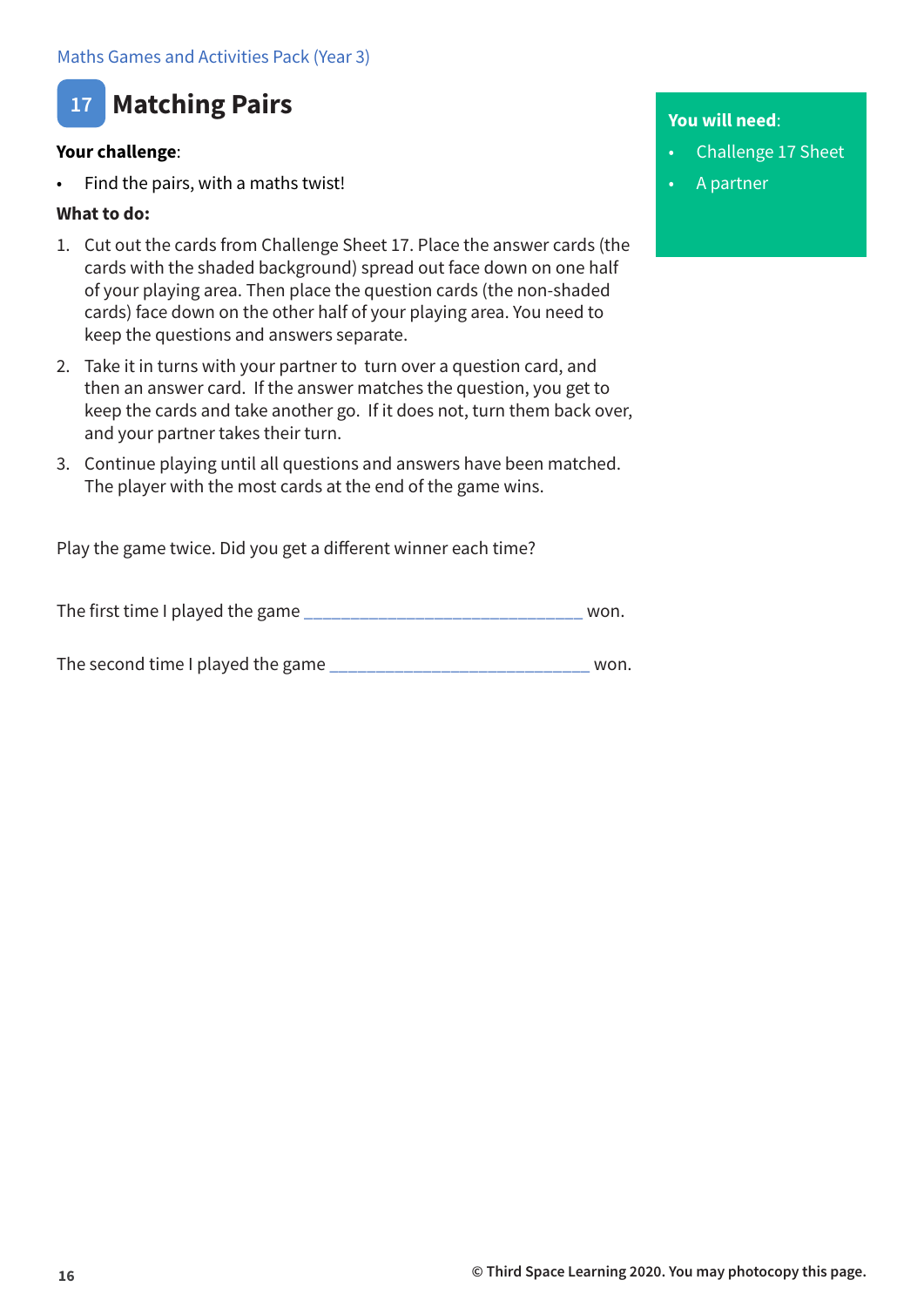# **Challenge 17 Sheet** Matching Pairs

|                 |                 | $\overline{\phantom{a}}$ |                |
|-----------------|-----------------|--------------------------|----------------|
| $2x3=$          | $3 \times 10 =$ | $4x2=$                   | $3x5=$         |
| $5 \times 10 =$ | $2 \times 7 =$  | $2 \times 8 =$           | $5 \times 5 =$ |
|                 |                 |                          |                |
| $9x2=$          | $5 \times 8 =$  | $2 \times 10 =$          | $9x5=$         |
|                 |                 |                          |                |
| 18              | <b>20</b>       | 45                       | 40             |
|                 |                 |                          |                |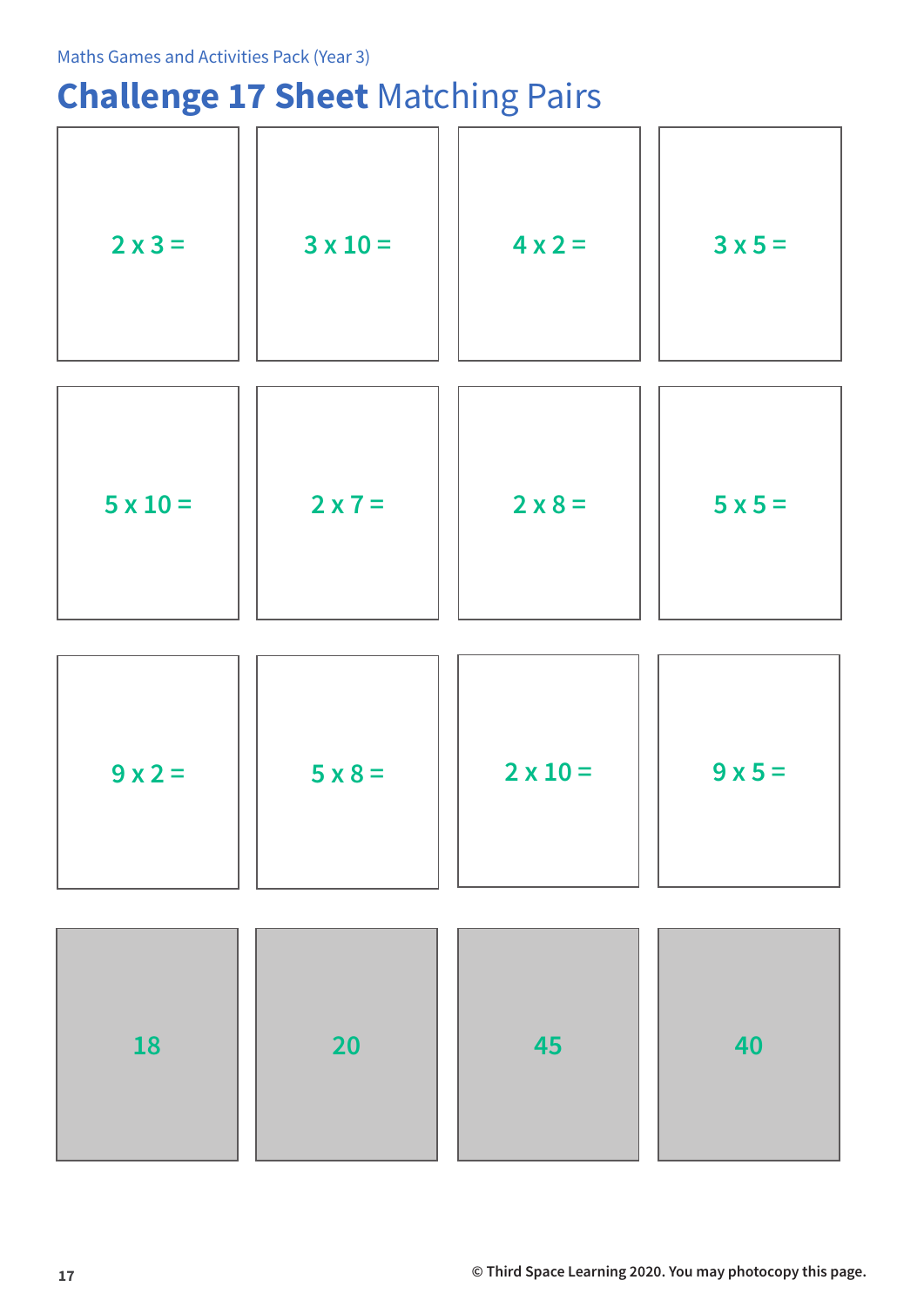| 30              | $\boldsymbol{8}$ | 50        | <b>14</b> |
|-----------------|------------------|-----------|-----------|
| $6\phantom{1}6$ | <b>15</b>        | <b>16</b> | <b>25</b> |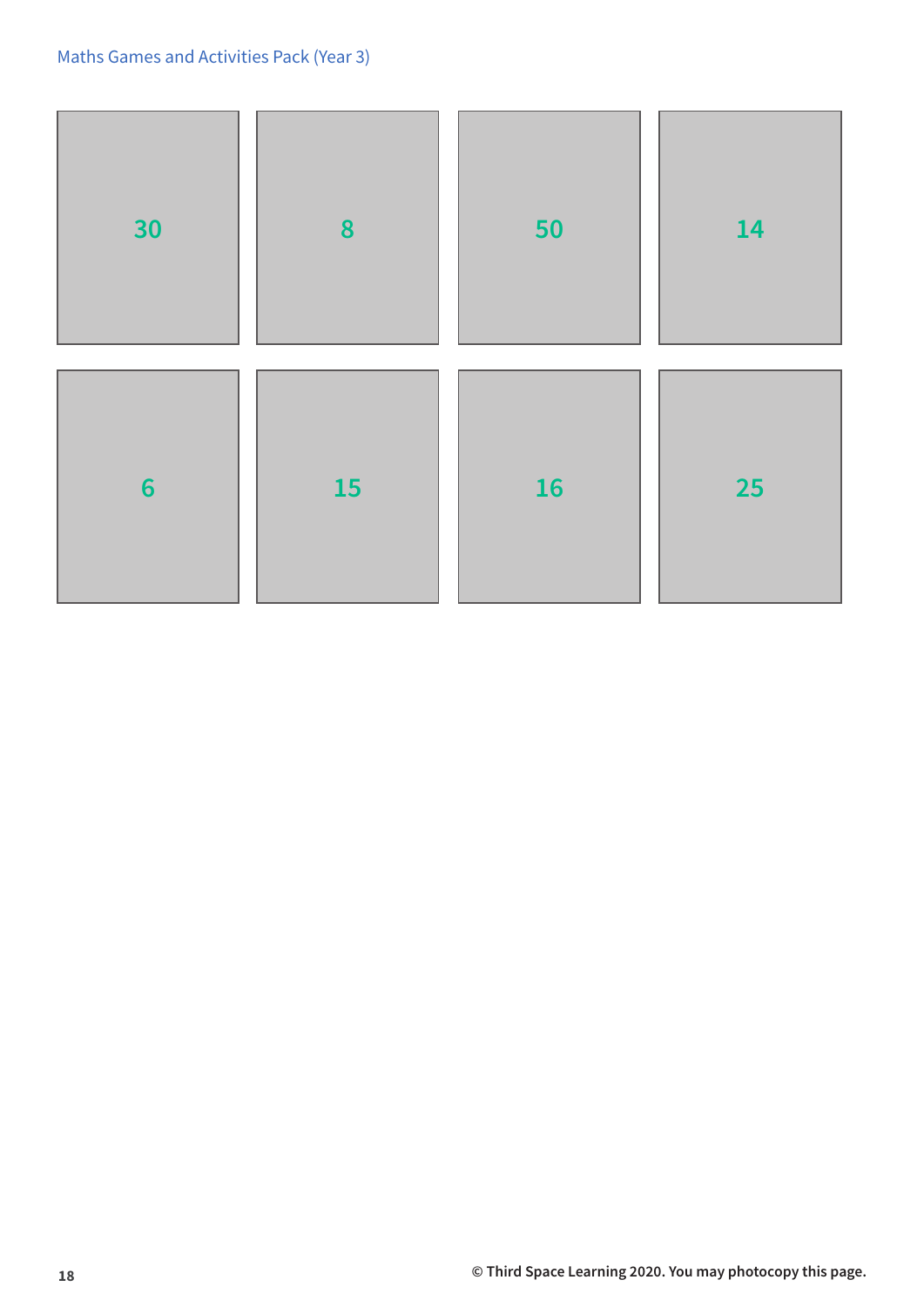# **18 Unicorns Versus Giants**

# **Your challenge**:

Who will win in the battle between unicorn and giant?

# **How to play**:

- 1. Sit opposite your partner and decide who will be the unicorn and who will be the giant.
- 2. Place the grid from Challenge 18 Sheet in between you. The aim of the game is for the unicorn to make it to the giant's home on the other side of the grid. The giant's aim is to stop the unicorn from getting there by ending up on the same hexagon on the grid as the unicorn.
- 3. The unicorn goes first. Place your counter on one of the hexagons on the 'unicorn's home' side of the paper and carry out the calculation in the hexagon. If the calculation is correct (your partner needs to check and agree) you get to move to that hexagon.
- 4. The giant starts in the same way from the 'giant's home' side of the paper.
- 5. On the next turn, each player can move to one of the hexagons joint to the hexagon they are on. If they get the answer correct, they move to that hexagon; if they don't get it correct, they stay as they are!
- 6. Have a think about your strategy where will you move next? Try to play the game at least two times.

The first time I played, I played against

and the person who won was

The second time I played, I played against

and the person who won was

- Challenge 18 Sheet
- A partner
- A counter each (you could make your own out of paper)
- Plain paper for any working out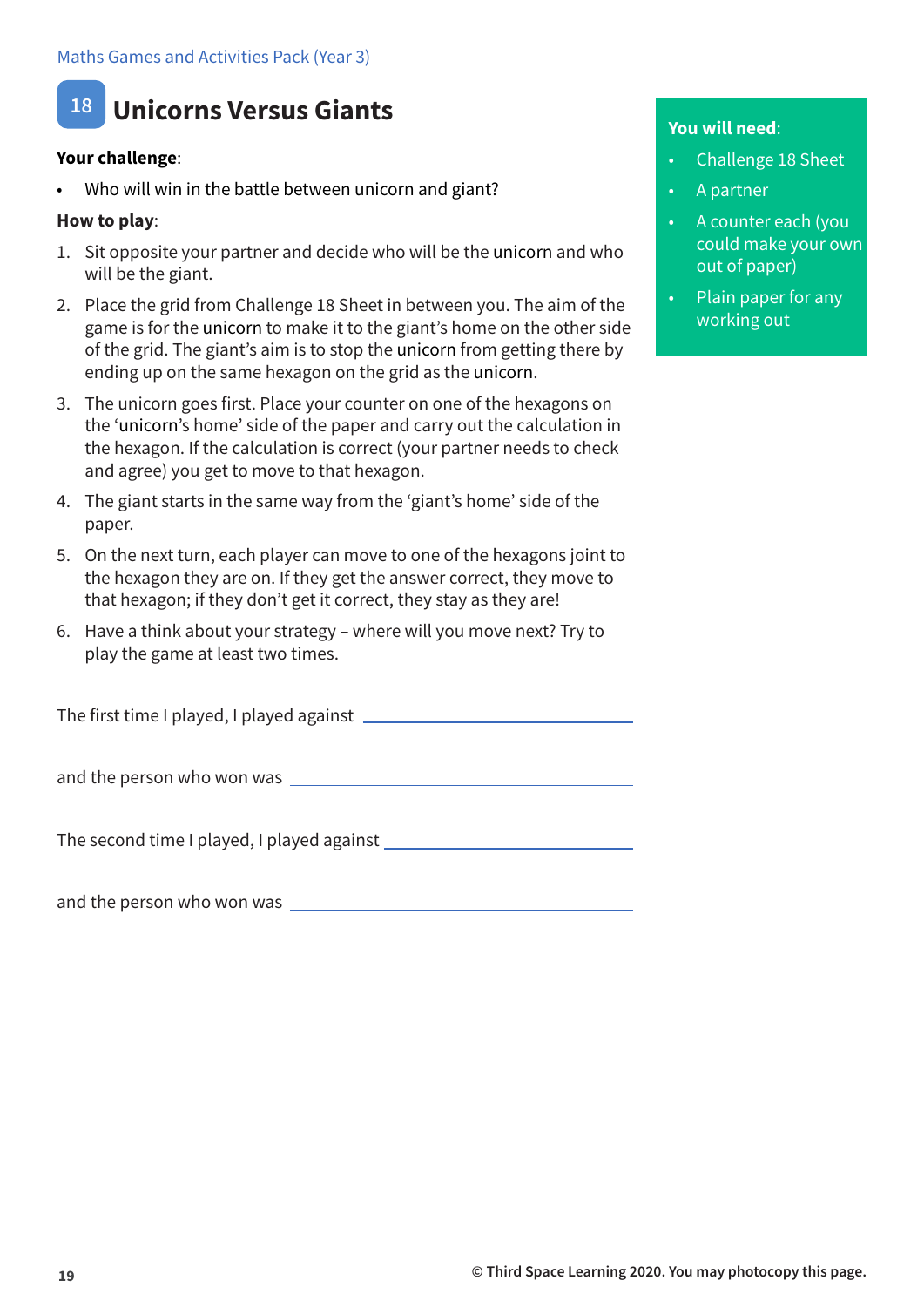# **Challenge 18 Sheet** Unicorns vs Giants

|                   | <b>PRODUCED SHOUSE</b> |                         |                  |                   |                  |                   |                 |  |  |  |
|-------------------|------------------------|-------------------------|------------------|-------------------|------------------|-------------------|-----------------|--|--|--|
|                   |                        |                         |                  |                   |                  |                   |                 |  |  |  |
| $16 + 30 = ?$     | $812 + 110 = ?$        | $5x5=?$                 | $202 + 372 = ?$  | $8x2 = ?$         | $20 \div 5 = ?$  | $9 \times 10 = ?$ |                 |  |  |  |
|                   |                        |                         |                  |                   |                  |                   |                 |  |  |  |
|                   | $32 + 32 = ?$          | Double 24               | $67 + 49 = ?$    | Half of 70        | $73 + 120 = ?$   | $220 - 10 = ?$    | $674 + 19 = ?$  |  |  |  |
|                   |                        |                         |                  |                   |                  |                   |                 |  |  |  |
| $5 \times 10 = ?$ | $60 \div 5 = ?$        | $\frac{1}{2}$ of 40 = ? | $2 x 7 = ?$      | $65 - 32 = ?$     | $900 - 11 = ?$   | $82 + 13 = ?$     |                 |  |  |  |
|                   |                        |                         |                  |                   |                  |                   |                 |  |  |  |
|                   | $103 - 4 = ?$          | $115 + 11 = ?$          | $265 + 21 = ?$   | $8 \times 10 = ?$ | $6x5 = ?$        | $21 \div 3 = ?$   | $20 \div 2 = ?$ |  |  |  |
|                   |                        |                         |                  |                   |                  |                   |                 |  |  |  |
| $754 + 21 = ?$    | $292 + 43 = ?$         | $723 + 23 = ?$          | $199 - 11 = ?$   | $591 - 12 = ?$    | $7 \times 5 = ?$ | $8x2=?$           |                 |  |  |  |
|                   |                        |                         |                  |                   |                  |                   |                 |  |  |  |
|                   | $12 \times 2 = ?$      | $50 \div 5 = ?$         | Half of $60 = ?$ | $81 + 19 = ?$     | $6x2 = ?$        | Double $18 = ?$   | Half $42 = ?$   |  |  |  |
|                   |                        |                         |                  |                   |                  |                   |                 |  |  |  |
| $295 + 112 = ?$   | $382 - 103 = ?$        | $193 - 48 = ?$          | $444 - 41 = ?$   | $223 + 12 = ?$    | $139 + 261 = ?$  | $732 + 34 = ?$    |                 |  |  |  |
|                   |                        |                         |                  |                   |                  |                   |                 |  |  |  |
| $350 - 30 = ?$    |                        | $400 - 92 = ?$          | $421 + 24 = ?$   | $185 - 38 = ?$    | $387 - 32 = ?$   | $500 - 99 = ?$    | $111 + 99 = ?$  |  |  |  |
|                   |                        |                         |                  |                   |                  |                   |                 |  |  |  |

**Unicorn's House**

**Giant's House**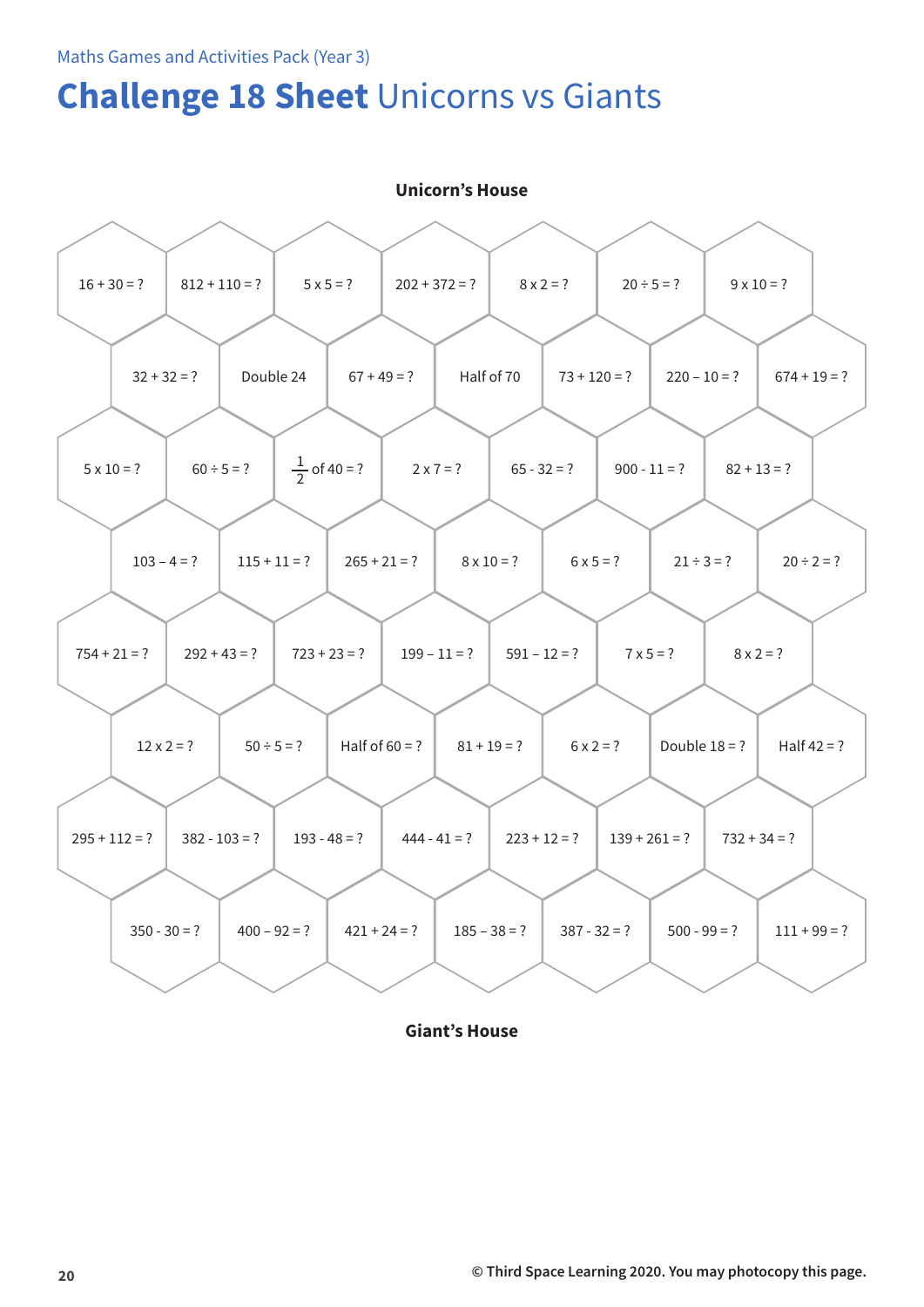# **19 Who Creates the Most Washing Up?**

# **Your challenge**:

Can you find out who creates the most washing up in your house?

# **Things to remember**:

- 1. This activity involves helping out with the washing up for a week. People at home generate a LOT of dirty dishes. But who in your house generates the most?
- 2. Before you begin, predict who you think will create the most washing up over the next week.
- 3. I think that the following person will make the most is:
- 4. Over the next week, use the Challenge 19 Sheet to record your results. In the table, record how many items of washing up each person in your house generates. Think about how you can record this data – will you use a tally?
- 5. Next create a pictogram of your results.

\_\_\_\_\_\_\_\_\_\_\_\_\_\_\_\_\_\_\_\_\_\_\_\_\_\_\_\_\_\_

- 6. Then, write down four things you can tell from the data on your Challenge 19 Sheet. For example, who creates the least washing up? Who creates the most?
- 7. The person who created the most washing up was

# **20 The Great Maths Bake Off**

\_\_\_\_\_\_\_\_\_\_\_\_\_\_\_\_\_\_\_\_\_\_\_\_\_\_\_\_\_\_\_

# **Your challenge**:

Bake something tasty and find the hidden maths.

# **What to do**:

- 1. Cooking is so much fun! But did you know it involves a lot of amazing maths too?
- 2. Work with an adult to bake something yummy. Need an idea of some recipes? Head to bit.ly/TSLrecipes to get some ideas. Have fun in the kitchen, and then fill in the details below. What did you make, and what maths skills did you think you used!?

I made:

The maths I used was

# **You will need**:

• Challenge 19 Sheet

- A recipe for something yummy
- **Ingredients**
- An adult to help you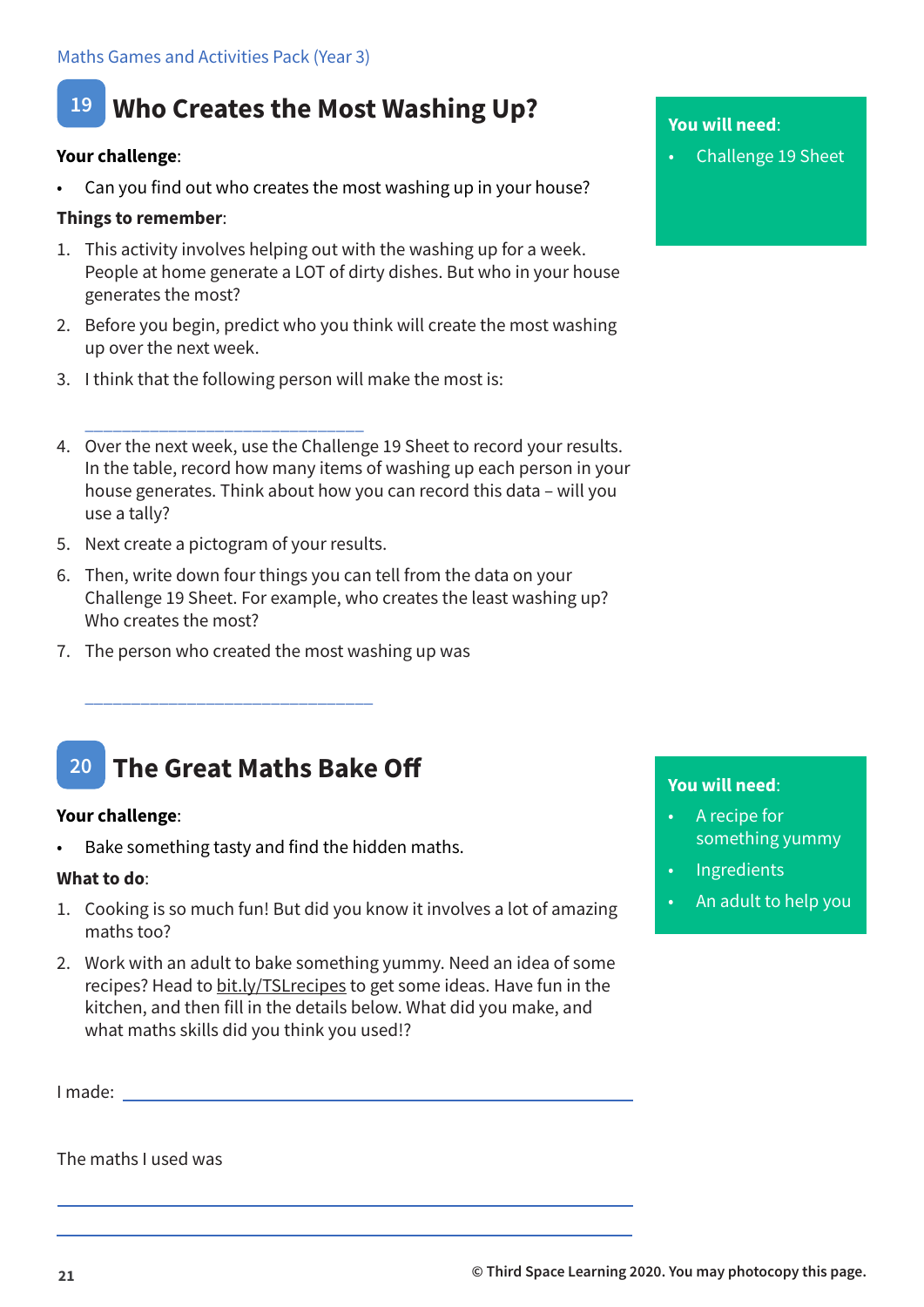# **Challenge 19 Sheet** Who creates the most washing up?

**A.** Use the table below to help you record your data.

| Family member's name   Mon | <b>Tues</b> | Wed | <b>Thur</b> | Fri | Sat | Sun | <b>Total</b> |
|----------------------------|-------------|-----|-------------|-----|-----|-----|--------------|
|                            |             |     |             |     |     |     |              |
|                            |             |     |             |     |     |     |              |
|                            |             |     |             |     |     |     |              |
|                            |             |     |             |     |     |     |              |
|                            |             |     |             |     |     |     |              |

**B.** Put your results for the total amount of washing up made into pictogram. Remember to think about the scale you are going to use for your vertical axis.

Pictogram Title: \_\_\_\_\_\_\_\_\_\_\_\_\_\_\_\_\_\_\_\_\_\_\_\_\_\_\_\_\_\_\_\_\_\_\_\_\_\_\_\_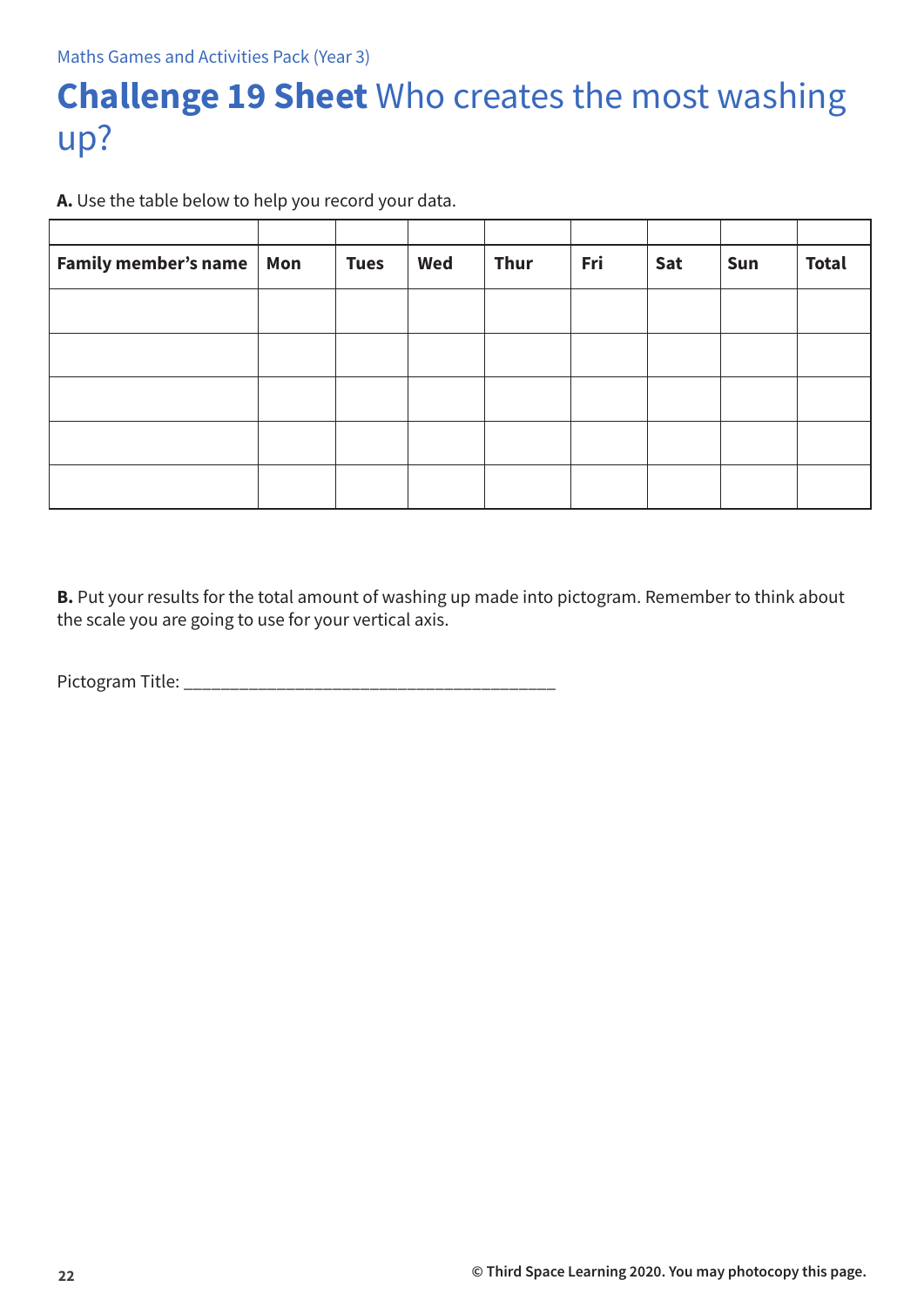Maths Games and Activities Pack (Year 3)

**C.** Now, use the lines below to write at least four things that you can tell from your data.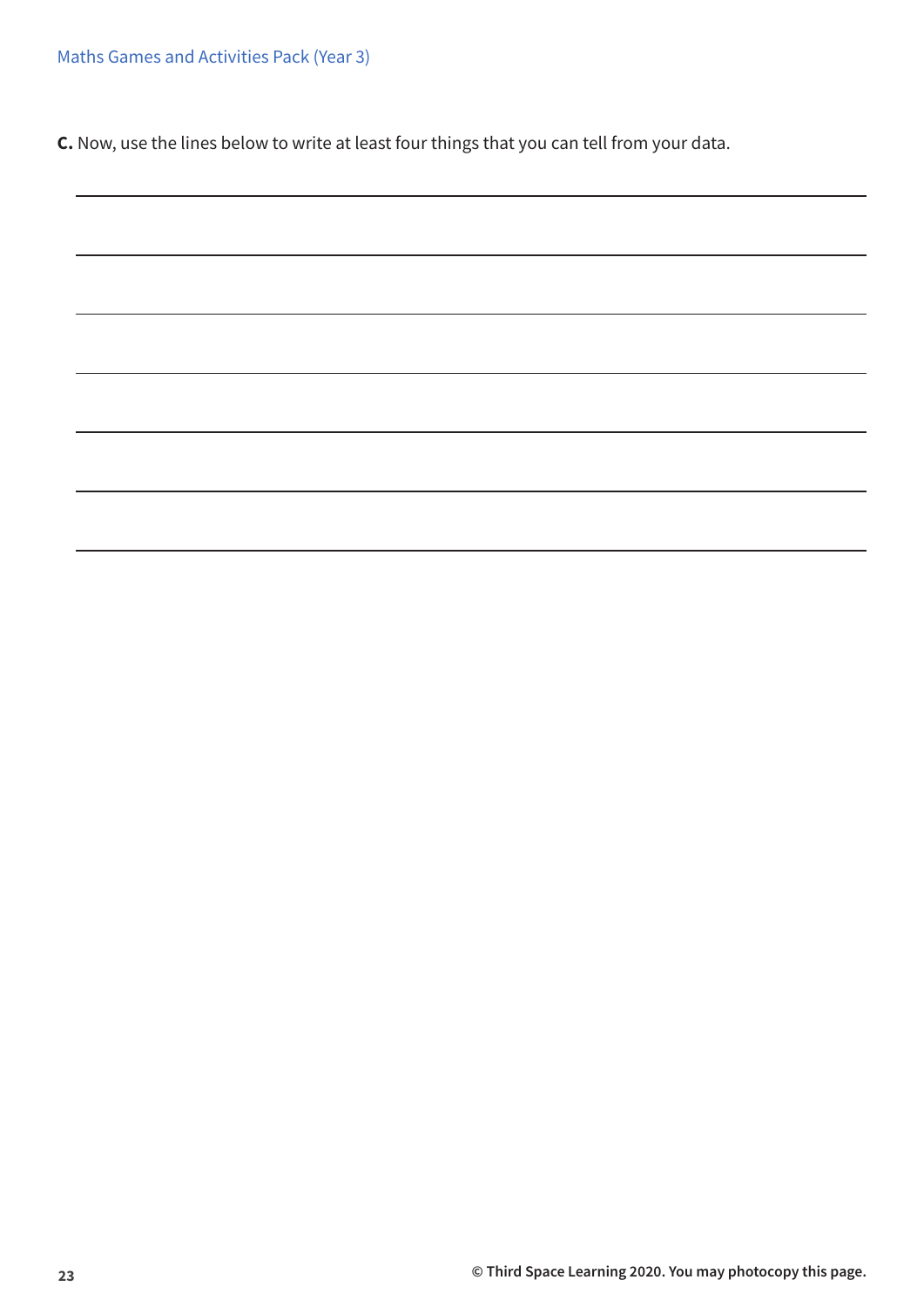# Resource Sheet 1